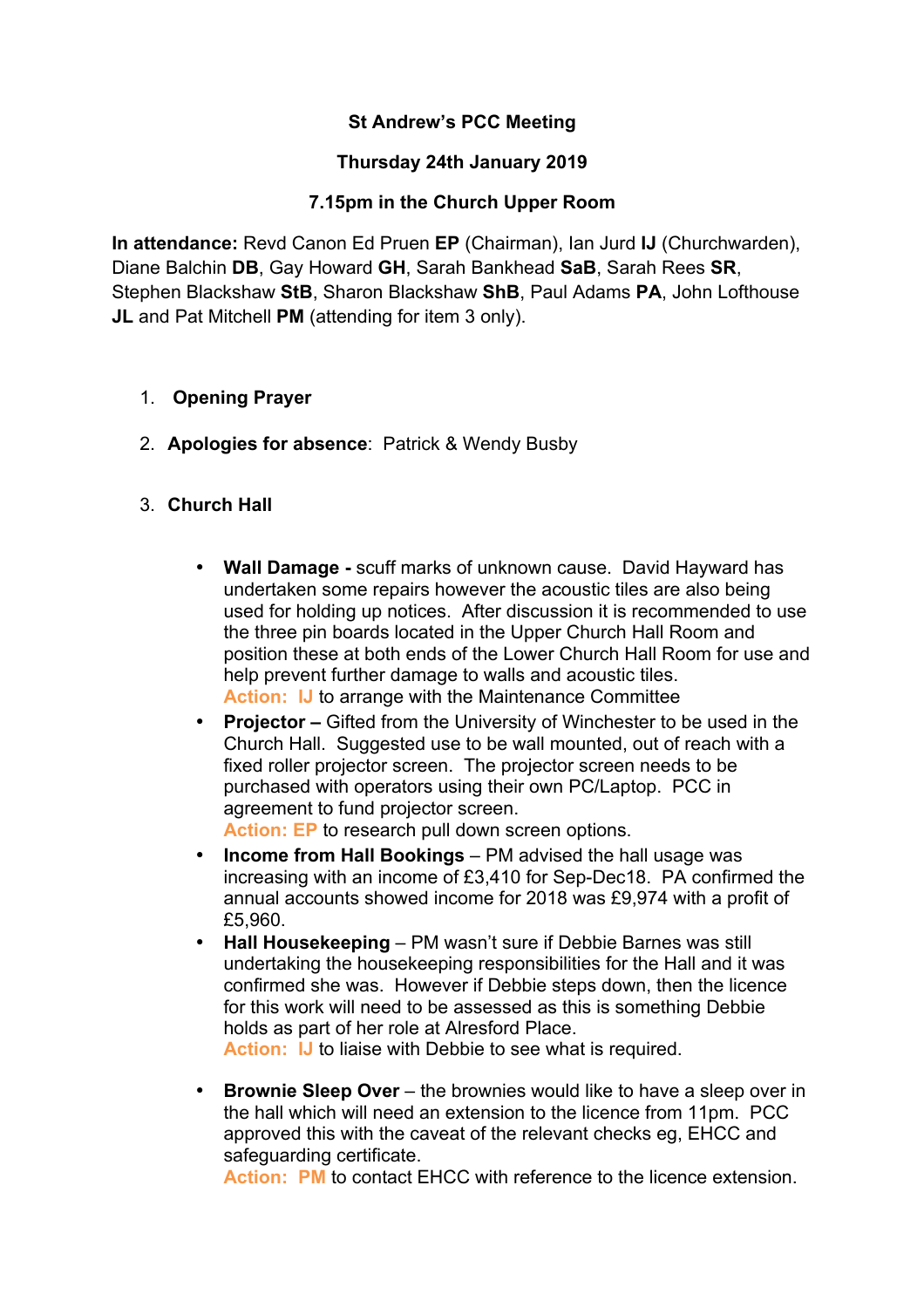- **2019 New Years Family Party** A request for use of the hall for this purpose has been received, the PCC has approved this with the caveat of the relevant checks eg, EHCC licence extension to 1am. **Action: PM** to contact EHCC with reference to the licence extension
- **Light Switches** the right dimmer switch is misbehaving and switching off intermittently. **Action: StB** to investigate the light switch wiring
- **4. Minutes of the PCC held on the 22nd Nov18 -** Minutes approved as an accurate record.
- **5. Matters Arising** 
	- **Christmas Cards** were a success
	- **Post code** is displayed in Church Porch as required
	- **Current key holders** were discussed with a request to have the keys held by those no longer needing them returned. **Action: EP** to speak to D Hayward and R Gilbert to request they return theirs and have two more relevant keys cut for Jenny Hayes and Carol Fuller
	- **Car Parking** outside of the church was discussed again with no agreed outcome.
	- **Church Sound System** all sorted. Thanks to Stephen Blackshaw for his help in facilitating the maintenance service and understanding the system for future use.

# **6. Sabbatical**

• EP has now received approval for his sabbatical later this year between 23.8.19 – 23.10.19. However approval has arrived too late for most grant applications and his programme will be curtailed.

### **7. Correspondence -** None

### **8. Reports**

# • **Canon Ed's Report**

- **i.** The overall footfall attending the 22 Christmas services was 1826 people which is an increase over the past two years.
- **ii.** SR, JL and SaB will be supporting the benefice with Holy Communion and EP would like to arrange a formal rota to get this in place.
- **iii.** SaB has completed her BCM training with a few practicalities to be sorted eg, C2/C3 Safeguarding Certification, Role Profile and DCB checks, after which she will be able to support the Church by offering Pastoral Care.
- **iv.** Lent begins on the 6<sup>th</sup> March
- **v.** Models for the Benefice Structure the results of the Archdeacon's recent questionnaire on systems of benefice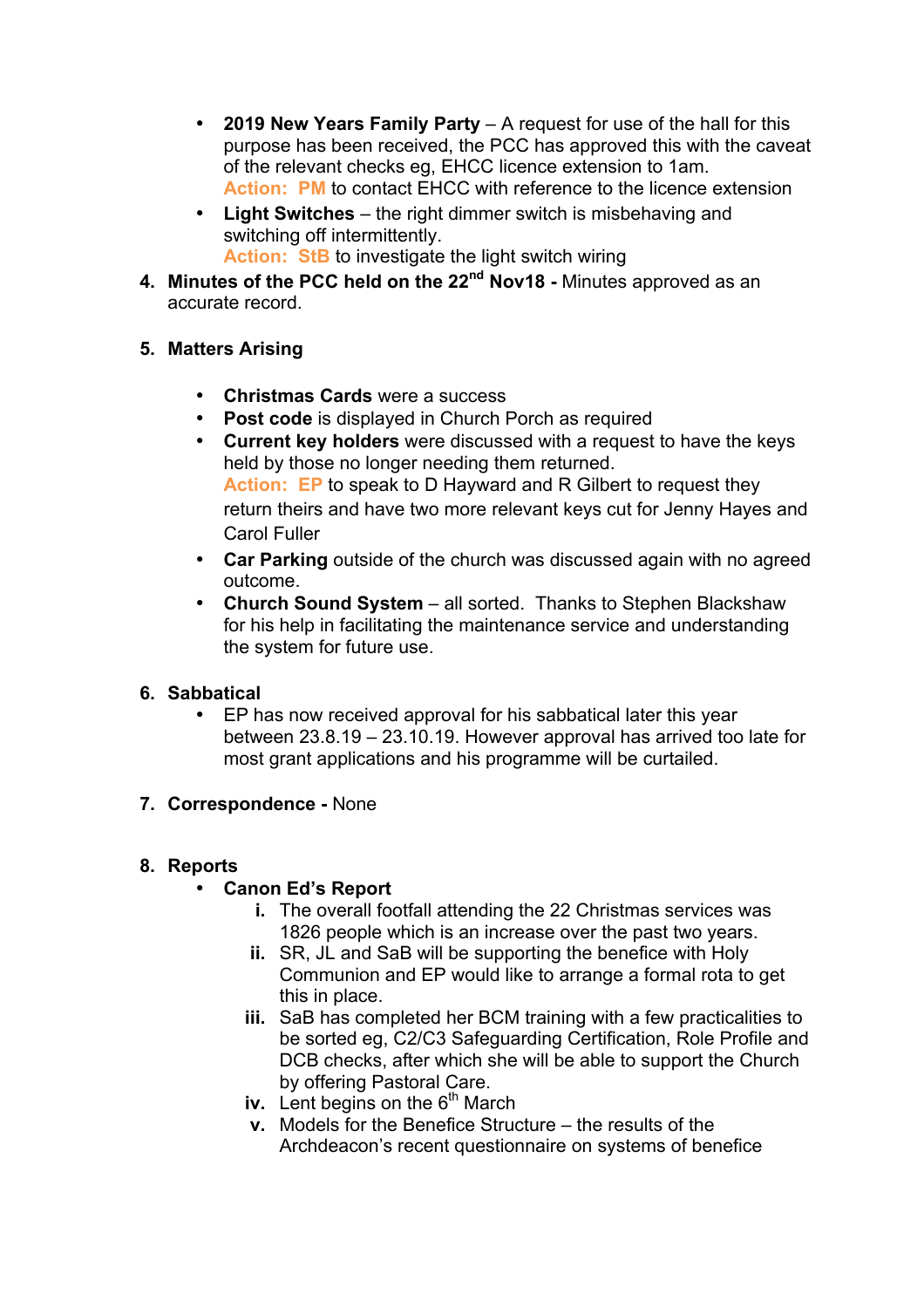governance were distributed by email and will need to be discussed in more detail in due course.

- **vi.** Rectory (Medstead) is being put forward as the licenced rectory for the benefice, supported by the location of the Hub.
- **Wilma Hainsworth's brief to the PCC** with the note from our Area Dean Brian Pritchard
- **Church Warden's Report** Discussed re-ordering of the Church and the Quinquennial review (see section 10 below).
- **Music Report**  Sent out by Patrick Busby by email prior to meeting. Discussions at the meeting included the new Gloria which has received differing views. Whilst a change of Gloria from the old version is desired it appears the current version is not being well received. **Action: EP** to look at other possible options
- **Social Committee**  Fund raising has been very successful and thanks were given to ShB and her Team. Some suggestions for the future events included Safari Dinners and New Comer Suppers. EP is already holding a few of the latter at the rectory.

### **9. Worship & Mission**

- Sunday services during 2018:
	- **i.** Lasham 34
	- **ii.** Shalden 31
	- **iii.** Bentworth 36
	- **iv.** Medstead 44
- APCM this is scheduled for the  $7<sup>th</sup>$  April 2019.
- Electoral Roll this will need to be reviewed this year and StB is leading this with completion required by the  $24<sup>th</sup>$  March.
- **Easter Sunday Services are currently** 
	- **i.** 8.00 Bentworth
	- **ii.** 9.15 Lasham
	- **iii.** 9.30 Shalden
	- **iv.** 11.00 Medstead

#### **10.Administration, Finance, Fabric**

- **Treasurer's Report** Sent out on email by PA. A meeting was held by the Treasurers of the 4 churches which was both interesting and beneficial; sharing experiences, tips and hints.
- **Internet Banking discussion** Action from previous meeting re: GH to investigate setting up internet banking with CAF (Christian Aid Foundation) is still on going, however PA advised this was no longer viable as CAF charging changes has made this a less efficient option. Internet banking would be really useful, though the security for internet banking remains a concern and alternative options such as having 'read only' visibility which would help with confirming wedding booking payments for example, so further investigation is required.
- **Update on refurbishment plans and Faculty Application** IJ met with Richard Streatland (Head of Diocesan Advisory Committee) and there is a need to undertake the Quinquennial review re: five year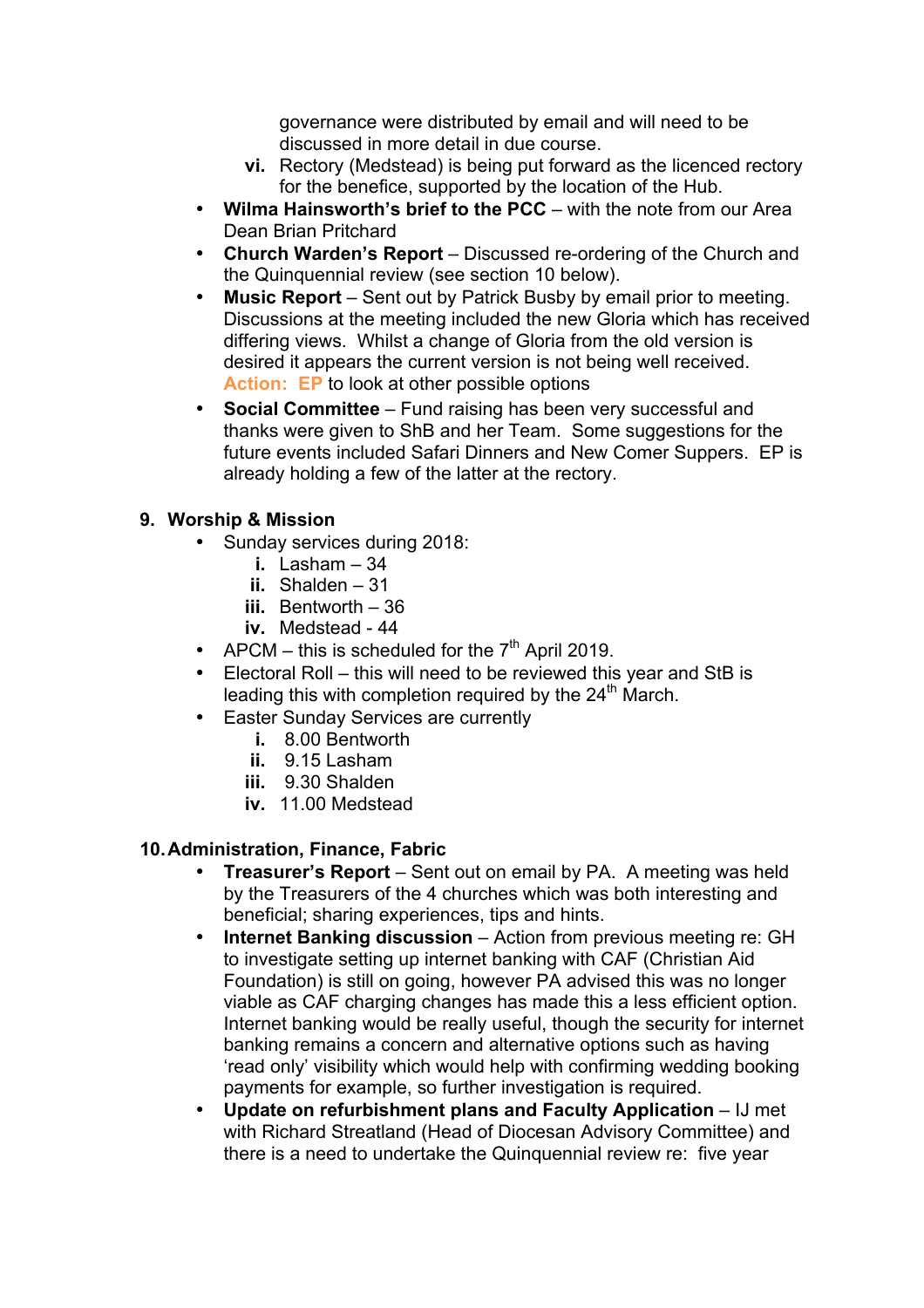assessment of the condition of the church to gain insight of the improvements required.

**Action: IJ** to arrange an appointment with the Architecture from Winchester to facilitate this.

- **Benefice Website** Fraser Brown is going to provide the PCC with a quote for a new website platform and this is expected to cost in the region of £500 for design and set up, after which it can be maintained independently.
- **Shed in rectory grounds** On going **Action: IJ** to resolve this.
- **Safeguarding** Di Palmer is the Medstead safeguarding Officer.

### **11.Other Business**

- Jean Penny (Village Hall Representative) has offered a number of small tables and folding chairs to the Church. Action: StB to have a look and see if they will be suitable
- A Benefice trip to the Wintershall Life of Christ event in June is being considered

Action: EP to provide details when these are available

- St Michael's Hospice have donated a wheelchair to Medstead Church to help with our less mobile worshippers and DP has given our thanks for this kind gift.
- New Choir is using the Church starting  $13<sup>th</sup>$  March 2019.

Meeting closed at 9.50pm.

Next meeting: TBC

# **Minutes of St Andrew's PCC Meeting held on 22.11.18 at 7.15pm.**

**In attendance:** Paul Adams. **PA**(Treasurer)Ian Jurd. **IJ** (Churchwarden and Chairman for this meeting), Wendy Busby. **WB** (PCC Secretary), Sharon Blackshaw. **ShB**, Stephen Blackshaw. **StB**, Diane Balchin **DiB**, Sarah Rees **SR** (Church Administrator), and Gay Howard. **GH** (Deanery Synod Rep)**.**

**1.Opening Prayer. IJ** opened the meeting in prayer.

**2.Apologies:** Revd Canon Ed Pruen. **EP**(Chairman), Sarah Bankhead. **SaB**, Carol Fuller. **CF** (LLM), John Lofthouse. **JL**, Patrick Busby. **PB** and Pat Mitchell. **PM**

**3.Church Hall.** Nothing to report.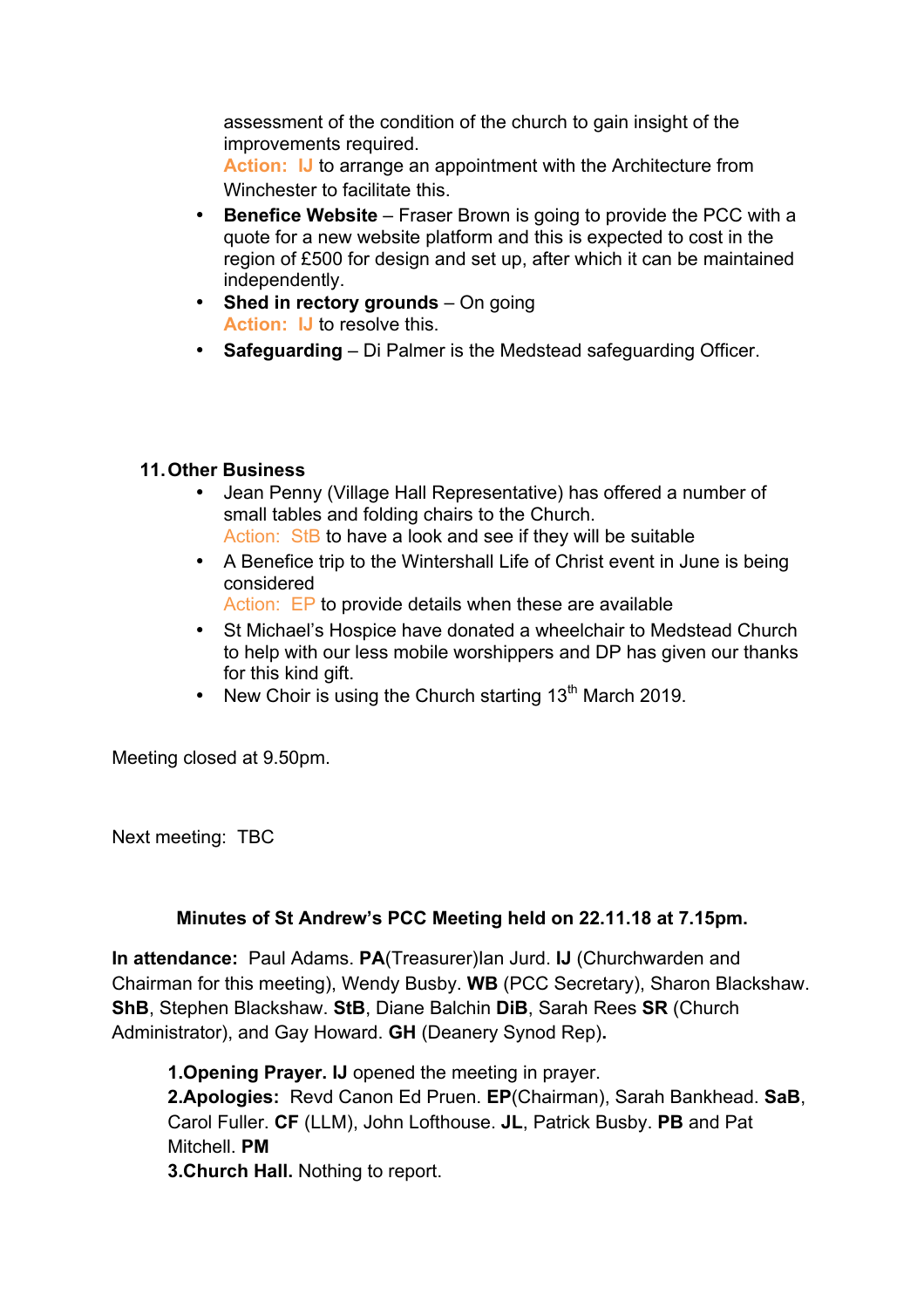**4.Approval of the minutes of the last meeting on 20.09.18 and Matters Arising.** The minutes were signed and approved as a correct record. **ShB** reports that the Church Christmas cards have been printed and are currently being distributed to households across the benefice. **IJ** has made up a sign with the full postal address for the Church to be displayed in the Church Porch for health and safety regulations. **ShB** has now generated a spreadsheet of current key holders. Carol Fuller needs a key to the Church front door and vestry for when she is leading services . Our new verger Jenny Hales also needs a vestry key for access when opening up the Church for weddings and Funerals. **ShB** is to forward the spreadsheet to PCC members. Action ShB.

**5.Correspondence. WB** has received an email from Mr Martin Gillie, a local resident who is concerned about the parking arrangements outside of the main Church entrance. The original white posts marking 'no parking' areas disappeared due to the new replacement posts a couple of years ago. The former signs have also disappeared and need to be re-installed to prevent possible collisions with oncoming traffic. Mr Gillie has suggested that the posts 4 places either side of the Church gate are repainted white and a polite notice asking visitors not to park within this area be reinstalled. This would also allow for a 'pick up and drop off' zone for disabled users. The motion was proposed by **GH** and seconded by **SR. WB** has given her notice in and will be standing down as PCC Secretary at the next APCM**.**

**6.Canon Ed's report. IJ** read out **EP's** latest report. **EP** feels all of the Harvest services and suppers held throughout the benefice were well attended, as was the benefice All Souls Service. The Remembrance service held at Mesdtead Village Hall had record attendance numbers and was very well received by members of the community. **EP** reports that he has not yet had permission from the Bishop for his sabbatical to the Holy Land which will be from  $23<sup>rd</sup>$  August to  $23<sup>rd</sup>$  October but is hoping to hear very soon. There have not been so many weddings, funerals or baptisms this quarter. **EP** also reports that the new Church pew cushions have now arrived and are in situ. The total cost was £2385. **EP** would like to invite members of the congregation to help with costs by sponsoring a seat. This would work out to £21.50 per member.

**7.Deanery Synod Report. GH** reports that the last meeting was held on 16.10.18. The main topic was on ' growing leaders'. This included those interested in becoming Churchwardens. Other items on the agenda included developing Prayer spaces in Schools which could be included as part of our Dmap. The next meeting is scheduled to be on 26.02.19.

**8.Churchwarden's Report**. **IJ reports that he will be standing down as Churchwarden at the next APCM**. **IJ** has served as Churchwarden for 12 years**. PA** thanked **IJ** on behalf of the PCC for the years of dedicated service he has put in. **IJ** was keen to assure the PCC that he will still be serving as Crucifer and a Server at communion.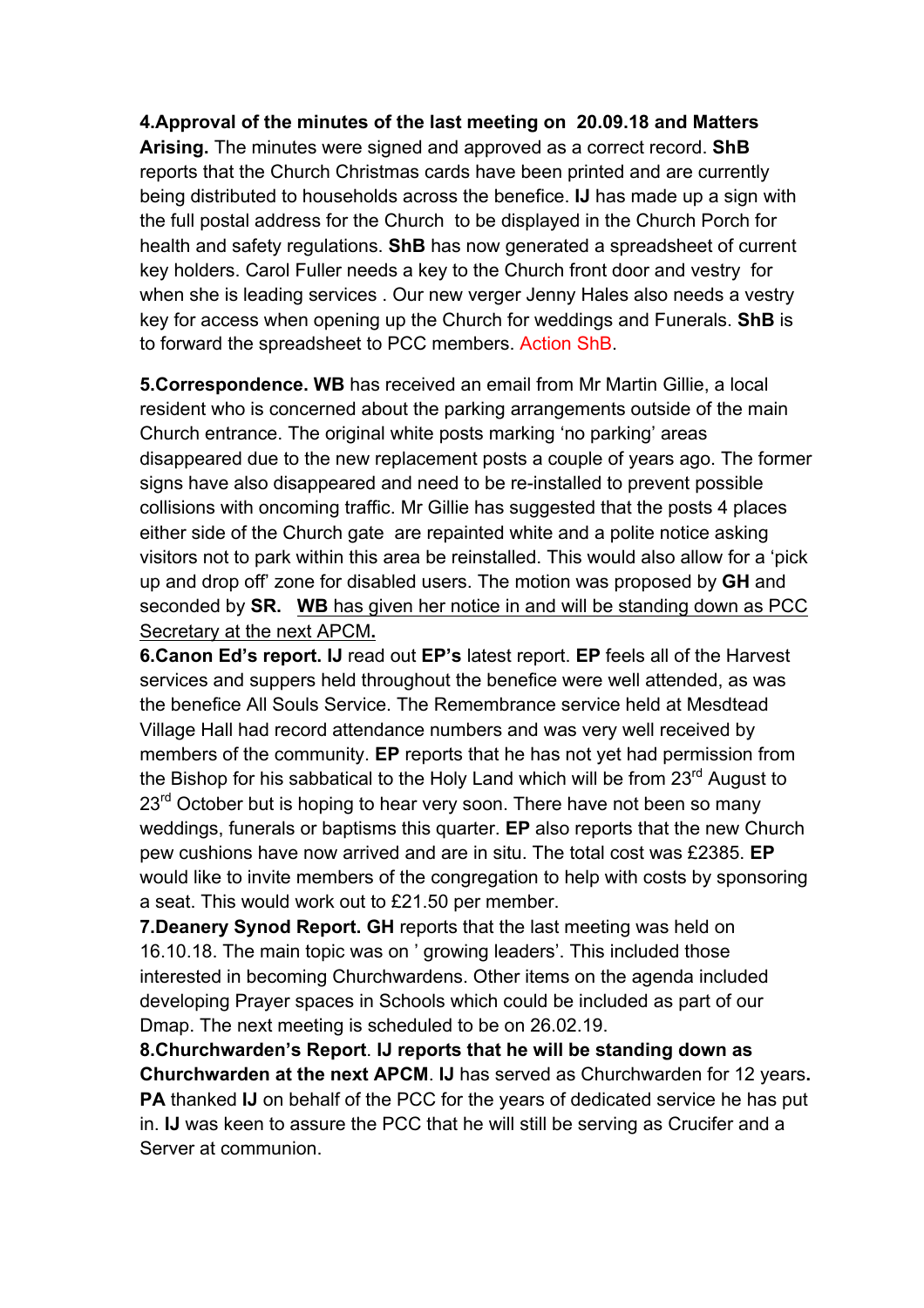**9.Music Report. PB** reports that the choir continue to enhance the worship at regular services at St Andrew's Medstead and St Mary's Bentworth and Lasham. The ' Community Choir' sang an anthem 'Time for Peace' composed by local musician ' Johnathan Fuller' at the Medstead Remembrance service. This was a very fitting tribute to mark a 100 years since the signing of the WW1 Armistice. **PB** also reports that the Busby's digital piano has already been extensively used for various services at St Andrew's including the annual recital to be held on  $25<sup>th</sup>$ November this year. The thermal cover has now been added to keep the instrument protected.

**10. Social Committee Report. ShB** reports that the recent Harvest Supper raised £282. Expenses amounted to £100. The profits were sent to the

Indonesian Disasater Appeal. Special thanks go to all those who helped set up and decorate the hall, and John Lofthouse and **EP** for providing some excellent musical entertainment . **ShB** also reports that the ' Bollywood' evening held in October raised £785 and the Jumble Sale which raised £947. The next event will be the Xmas Tree Festival in early December.

**11. Worship and Mission. Christmas Services.** These have all been published in the Church Christmas Card**. EP** reports that we are holding Advent study groups which will be held once a week at Beech Abbey on the run up to Christmas.

**12.Treasurer's Report. PA** reports that after some consideration he will be standing down as Treasurer at the next APCM after over 20 years of service. **IJ** wished to thank **PA** on behalf of the PCC for all his help and support over the years. **PA** reports that finances remain stable with similar revenue to last year. Wilma Hainsworth has now taken over from Debby Barnes and as payments officer . **PA** notes that she has now become cheque signatory which the Treasurer only found out after the event. The forms must have been signed by two other signatories. Normally payment signatories are approved in advance by the PCC. On this occasion this was bypassed. **PA** has no issue with Wilma as signatory and supports it, but the PCC should approve (or otherwise) this decision in arrears. A vote was taken and It was approved by the PCC. Wilma has also offered to be a signatory for future internet banking arrangements. St Andrew's does not currently have a facility to make payments electronically. Wilma has suggested going with our present bank 'Natwest'**. PA** is not happy with the security arrangements Natwest currently provide, and feels we need a bank which still demands a dual signatory to authorise any payments. He suggests going with CAF who support internet banking but require a dual signatory before any payments can be actioned**. SR** reports that the current arrangements mean that she has to wait until the bank statement arrives through the post to check that deposits for Weddings have been received. She would find it useful to have online access. **PA** explained that most online systems allow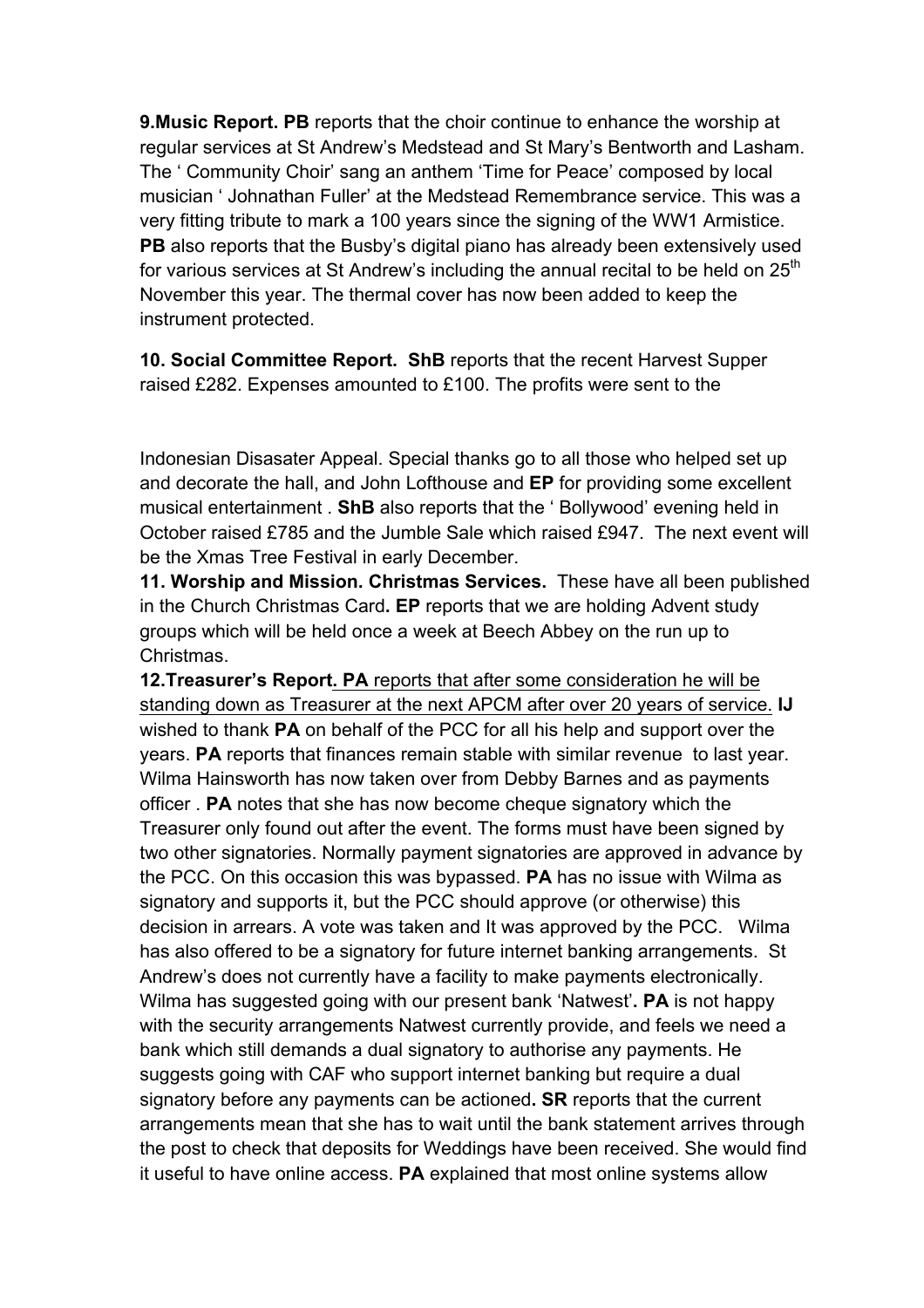multiple user access with different rights. As **IJ** is standing down as Churchwarden he would be happy to pass his position as a signatory to **SR** as she will require access to the account in the future. The arrangements for online banking are likely to be set up in the New Year. All were in agreement. GH has offered to look into setting up internet banking with CAF**. Action GH.**

**13. Refurbishment Plans.** IJ took the PCC through slides designed by EP to demonstrate the main areas for refurbishment.

- Replace Choir Stalls with chairs. These would have storage space at the side for books ect. All were in favour with one abstention.
- Reposition the current radiator on the right hand side to allow for more space to get in and out of the choir seating area
- Replace the current lectern with a modernised version which has a built in microphone stand and space for a laptop and projector control unit. The new model would be height adjustable and would be on casters for portability. **EP** has a quote from Fullers Finer Furniture of £980. The old pulpit would be dismantled and the carved panelling could be incorporated into new wooden wall panels. The PCC is not aware of the pulpit having any particular historical value but would appreciate any information as to who may have provided the pulpit originally.
- Raising the floor level in front of the arch. This would bring the step underneath the arch forward and therefore creating visible platform and larger space for sermons, presentations and ceremonies. EP has asked IJ to provide a competitive quote. **EP** will also look into getting a quote from another local carpenter. Action EP.
- Repainting the interior of the Church and Vestry. This may not mean repainting the entire area. **IJ** reports that is possible just to treat the peeled and damaged areas.
- Replacing the current carpet. Unfortunately our anonymous donor has now withdrawn their offer of financial support. **SR** reports that the Village Fete Committee will be having their next meeting next week. They are currently accepting requests for funding from local organisations. We could ask for financial assistance with the new carpet. Action WB.

The PCC have obtained 2 quotes from local firms. Complete Floors of Bordon have provided the most competitive quote of £4038 including VAT. This quote would be valid until the beginning of December. A 50% deposit would be required to complete guarantee a date for fitting. **EP** is keen to get a faculty approved asap so the works could be completed by Easter. **All were in favour with one abstention.**

**14.Shed in Rectory Grounds**. **IJ** reports that this is now an urgent requirement as the **EP** has used up a lot of his current storage space for the old pews. This could be sold off once the faculty has been approved. **IJ** proposes getting an 8x6ft shed. **IJ** is happy to get a quote. **ACTION IJ.**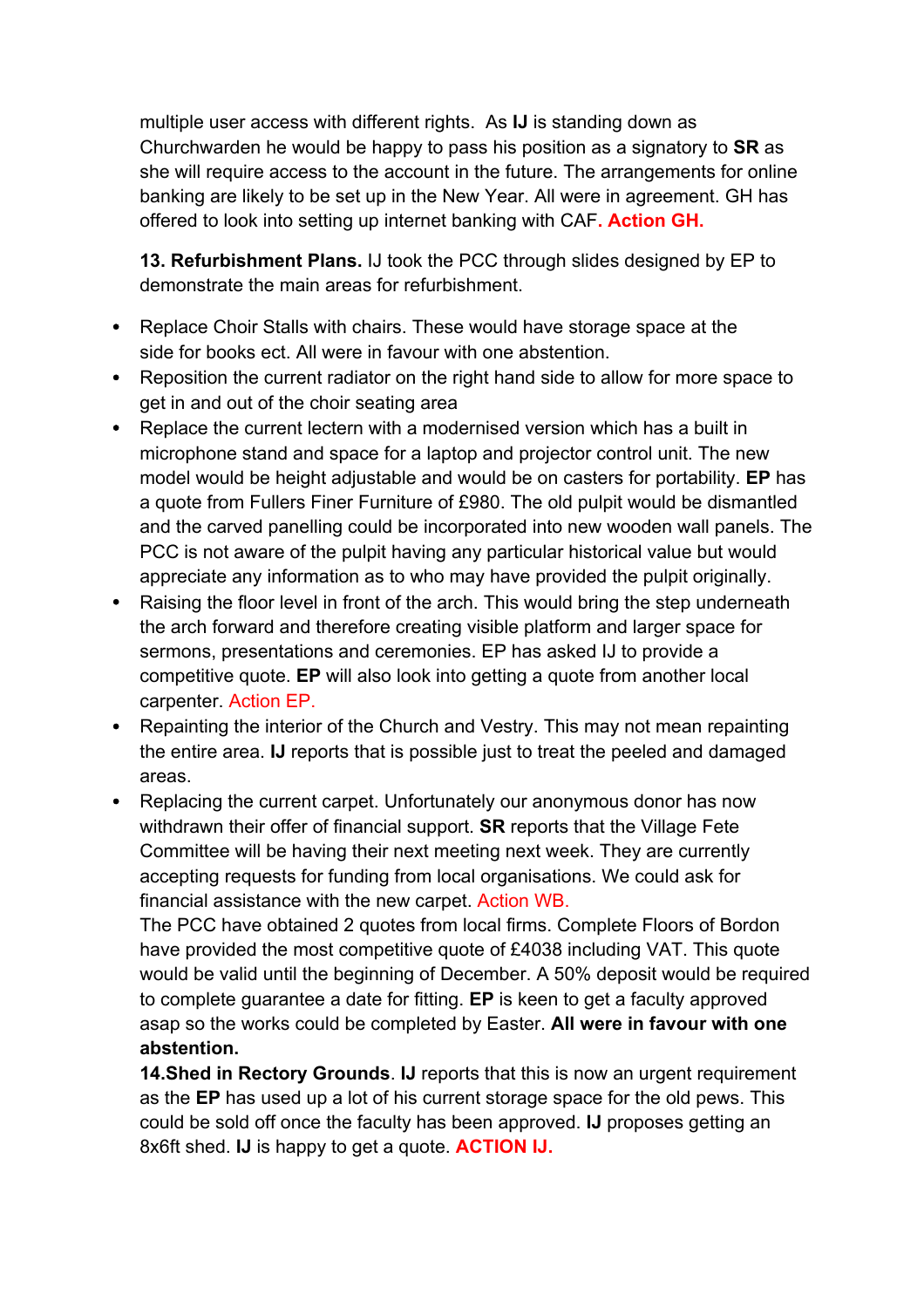**15.Missing Microphone.** We believe Dudley Skinner may still have this as he was hoping to get it repaired. **StB** is happy to look into finding a replacement for the missing microphone, and installing one that can operate with a Bluetooth connection. He believes the old system was faulty. **Action StB.**

- **16. Safeguarding. WB** is to send out copies of the Lone Worker Policy to all PCC members. Action WB.
- **17. AOB StB** and **IJ** report that the oil tank at the back of the Church will need to be replaced in the near future. Local resident Paul Beresford had kindly offered his existing oil tank as he has no further need of it. IJ has unfortunately had to turn the offer down as we need a tank that is double skinned to comply with safety regulations**. IJ** knows of another possible donor but will need to check if their model complies first. Rawlings may be able to sell us a new tank but not until February. **WB** is to write a letter of thanks to Paul Beresford for his kind offer**. Action WB**

### **18. Date of next meeting. 24.01.18 at 7.15pm in Church Hall Upper Room.**

# **Minutes of St Andrew's PCC Meeting held on Thursday 20th of September 2018 at 7.15pm.**

**In attendance:** Canon Rev'd Ed Pruen (**EP**) *Chairman*, Paul Adams (**PA**) *Treasurer*, Wendy Busby (**WB**) *Secretary*, Patrick Busby (**PB**), Sharon Blackshaw (**ShB**), Stephen Blackshaw (**SB**) *Deputy Churchwarden*, Sarah Bankhead (**SaB**), Carol Fuller (**CF**) *LLM*, Diane Balchin (**DiB**), John Lofthouse **(JL**), Sarah Rees(**SR**) *St Andrew's Administrator*, and Pat Mitchell (**PM**) – attending for item 3 only

- 1. **Opening Prayer**. **EP** opened in Prayer.
- **2. Apologies** from **IJ** (Ian Jurd) *Churchwarden* and **GH** (Gay Howard) *Deanery Synod Rep*.
- **3. Church Hall.** PM reports that the new Line Dancing group sessions are going well. The new small tables purchased for the Art group have been well received. The number of groups using the hall has increased from 8 in 2010 to 13 this year. There have been numerous improvements made this year including new LED lighting, kitchen refurbishment, new boiler, and the restoration of the wooden floor. The current fee for regular users is £10 per hour.**PM** has had requests from certain users for an additional half hour rate to allow for clearing up. **PM** has agreed a separate rate of £16.00 for those needing 1.5 hrs. The fees for weekend hire remains at £6 per hour**. All were**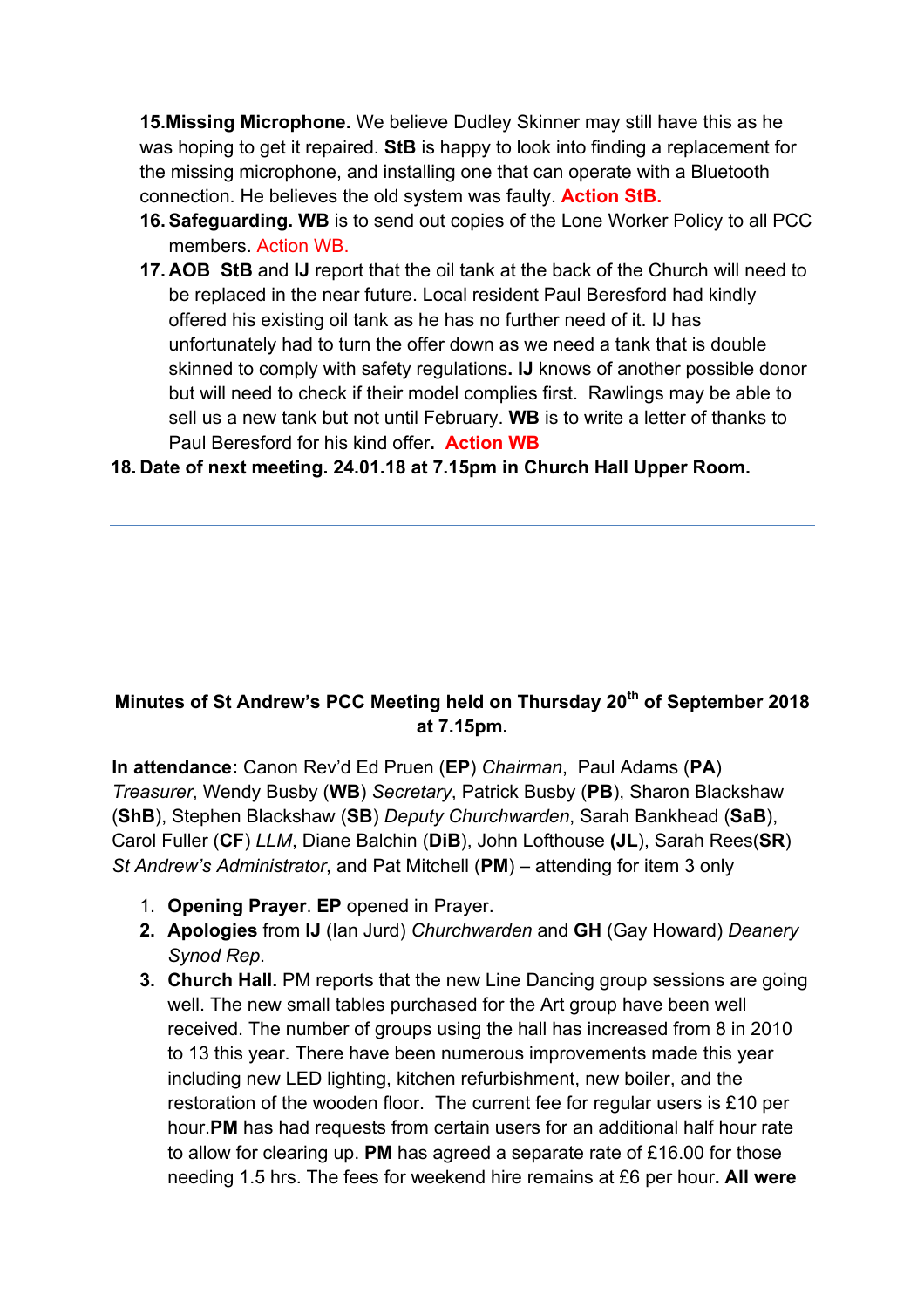**in agreement.** Gwen Clifford (Guide leader) has donated a couple of notice boards. These may be useful for displaying art work in the hall. Gwen has also offered to see if she can obtain a spare projector from her work place for the hall. We now just need to get a pull down screen. **PM** wanted to know what procedure is in place for alarm testing and fire Extinguisher testing for the hall. **StB** confirmed that he carries out checks on the emergency lights and the fire extinguishers. **PM** also noticed that the Church website still has the old hire fee rate for weekly use. **PA** has agreed to update the website to display £10 per hour. Action PA.

- **4. Minutes of Last Meeting and Matters Arising.** The minutes were signed as a correct report with a few minor corrections. Matters Arising : 1.The old Church pews and staging are now in **EP's** garage. **SR** suggests we could offer these up for auction or sell them on ebay. 2. We believe Dudley Skinner may still have the missing microphone. **CF** has offered to chase this up. Action CF. 3.The First Aid Kit still needs to be checked and installed – Action IJ. 4. We need to have a definitive list of who in the parish is licenced to serve communion. The current servers are **CF**, **IJ**, **StB**, and David Rowe. Additional servers available are **SR**, **SaB**, and **JL**. All would need to attend a course to refresh or start their license. **EP** is to look into the provision of training. Action EP.
- **5. Correspondence. WB** has received an email from Wilma Hainsworth regarding the production of the Christmas cards. She reports that the Medstead Primary School already run their own competition for an annual Christmas card, so entries for the Church Christmas card design have been quite low. Wilma will not be available to co-ordinate the distribution and production of the cards this year, and she wanted to know if the PCC wanted to proceed with a card this year? Wilma also wanted to inform the PCC that she has stood down as a Church Governor for Medstead Primary School. All were in agreement that the Church should continue the Christmas card production and distribution. WB to send Wilma a thank you note for all her help serving as a governor, and her help with the Church Christmas Card. Action WB. **ShB** will approach Treloars College regarding the printing of the Christmas cards. **ShB** has also offered to contact Jennifer Lines to see if we can use one of her designs for the front cover of the card. Action WB. **EP**  received correspondence from David Hayward who would like to see the latest PCC minutes displayed on the Church website. PA is to send WB the link to the website. Action PA and WB.
- **6. Reports. Cannon Ed's Report.** EP reports that the Benefice website is underway. **PA** has taken some photos of each Church but would like to take some more in better weather conditions. The St Andrew's website is still displaying out of date Church hall hire rates. **PA** to amend. Action PA. **EP** would like to have a new noticeboard placed at the back of the church by the main door. Welcome notices and the latest PCC minutes could be displayed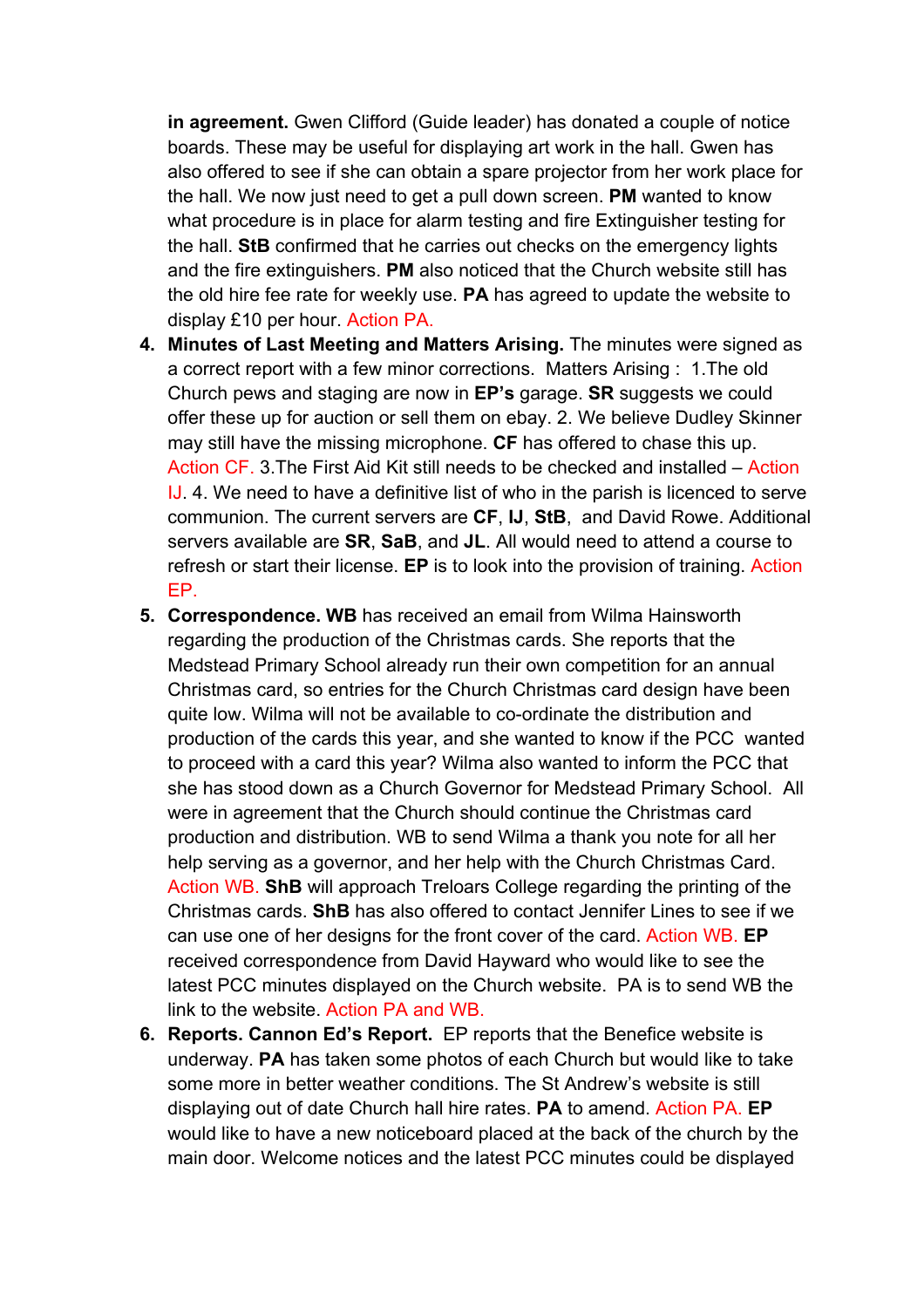here. **EP** reports that he has so far carried out 9 weddings and 16 Funerals and 5 Baptisms so far throughout the benefice this year.

- **6.1. VC Service. EP** would like to extend his thanks to all those involved in the commemoration service of VC Halliday. The whole event was a great success with excellent music and refreshments.
- **6.2. Ed's Study leave. EP** has yet to finalise the actual dates of his study leave but thinks this will take place in September/October 2019. St Andrew's will need cover for 7 services during that time. **EP** is confident that the Parish of the Resurrection in Alton may be able to help us with providing priests. There are no weddings booked for this period at present.
- **6.3. Sarah Bankhead and Bishops Commission for Mission. SaB** has already signed up for the next course and paid the £100 fee. The PCC are happy to reimburse **SaB** for her expenses. The motion was proposed by **StB – All in agreement**.
- **6.4. Deanery Synod. GH** reports that the next Deanery Synod meeting will take place on 16th October to discuss the Pmap. **EP** also to attend. The Alton deanery Mission Action Plan (dMAP) is still being consolidated. One new strand in this new dMAP is the **Growing Leaders** Course by CPAS. Full course is 12 monthly sessions. It covers all areas of Christian leadership and uses mentors. Since Synod a shorter version running for 6 months in Jan 2019 has been set up. Another strand in dMAP is **Prayer Spaces** – for schools. A team of volunteers give children an invitation to encounter God in a non-specific religious way in a room set up within the school for about a week.
- **6.5. Music.** The PCC would like to thank the Busbys for their generous gift to the Church of their digital piano. The piano will need a proper fabric cover to protect it from cold and damp. WB to investigate. The PCC have offered to cover costs. Action WB. PA will look into whether extra insurance may be required for the piano. Action PA.
- **6.6. Social Committee. ShB** reports that the recent 'Name that Tune' evening run by Ian Champness raised £538.00 in profit. The upcoming Harvest Supper will be free of charge to participants but will be a ticketed event. It is being publicised as a 'Village Harvest Supper'- hence the decision to hold it in the Village Hall.

# **7. Worship and Mission.**

**7.1Remembrance Service and Centenary Plans.** This is a *Civic Service* and will take place in the Village Hall – starting at 9.30am. Many uniformed groups are keen to be involved. We will need the piano from Church. **PB** to contact **IJ** regarding the transportation . Action PB. Brownies and Guides will be making special felt poppies. These will be placed on the doors of all the houses where soldiers serving in the war lived. There will be a community choir singing ' A Time for Peace' composed by Johnathan Fuller**. JL** has offered to play the last post. The congregation will process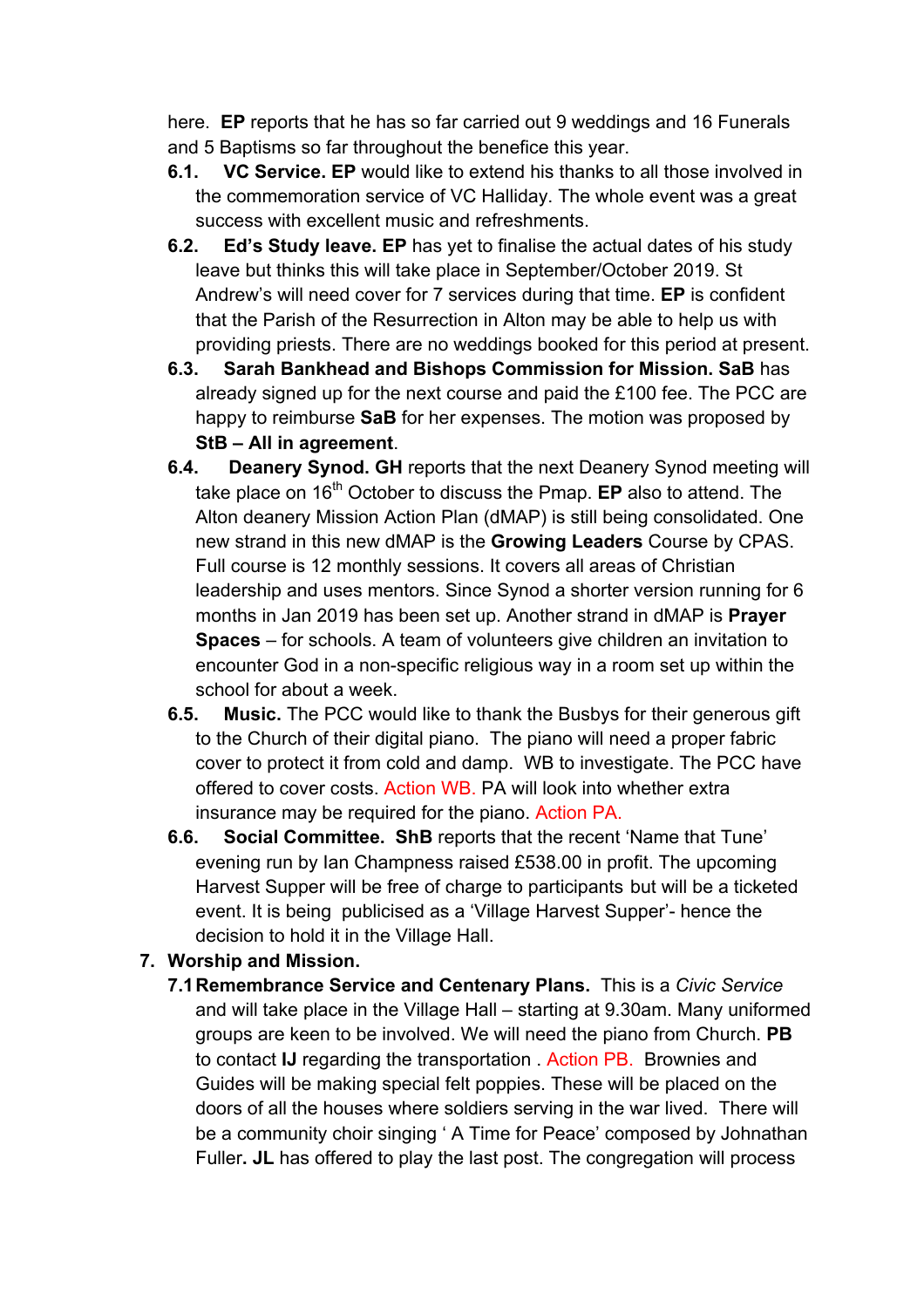from the Hall to the Memorial Cross afterwards. The police have been informed and will be directing traffic.

- **7.2 All Souls Day.** There is to be a service at St Andrew's on Friday 2<sup>nd</sup> November at 3pm. **PB** has offered to play the organ. Refreshments will be held in the Church Hall afterwards.
- **7.3 Christmas Services. EP** reports that there will be 4 carol services , 2 Crib services, 2 Midnight Masses and 4 Christmas Day services throughout the benefice. There is also to be 1 wedding at St Andrew's over this period. The Xmas Tree lighting festival is set to take place on the evening of Friday 7<sup>th</sup> December at St Andrew's. Lasham may need an organist for their carol service and Christmas day service. **Christingle.**  Margaret Pruen has offered to take on responsibility In being 'The Children's Society' representative for the next Christingle services.
- **7.4Service Schedule. EP** reports that Bentworth have requested a service time change. They would like their service times back to 10 am. This would mean cutting a service elsewhere in the benefice. This would come into effect in March 2019.
- **7.5Karamoja and Name That Tune Fundraising Event.** This has been set to take place on 9<sup>th</sup> November at the Jubilee Hall, Bentworth. St Andrew's have pledged £250 towards funds raised for Karamoja.
- **7.6Foundation Governors.** EP is pleased to announce that we have 2 new foundation governors who have come forward. Mrs Becci Barnely and Mrs Lynn Hignet. Both have a connection to Medstead Primary School. One of Becci's children is currently at the school and Lynn has grandchildren at the school. The candidates were proposed by PB and seconded by SR.

#### **8. Administration, Finance and Fabric**

**8.1 Treaurers Report. PA** reports that finances are in good order. We have £35,000 in reserves. This includes £15,000 from the FOSAC account. Thanks to **PA's** efforts our Parish Share has decreased from £50,000 to £34,000. This means we will be able to undertake various projects.

**8.2 Refurbishment** : **EP** has a quote for new pew cushions. This would resolve the issue of replacing the pews for now. The total cost would be £2396 plus VAT **All were in agreement**. **PA** suggests putting an advertisement in the pew sheet inviting the congregation to sponsor a pew. We would probably recoup most of the expenses this way. **EP** showed the PCC various colour options. All agreed on the Burgundy colour. **Pulpit. EP**  feels there are 2 options – either remove it or replace it with a more modern looking and lighter coloured oak version. This could be combined with new choir pews and Vicar's Desk with the same oak finish. **Front Step. EP** suggests bringing this forward up to the front pews. This will give us a larger elevated space in front of the Altar. **Carpet. EP** has a quote from Mike Frost Carpets for £4185. This would cover the central aisle and go straight up to the Altar. It would not be fitted but have a thick under-felt. The North Transept area would need a separate mat fitted. EP is to look for 2 more quotes.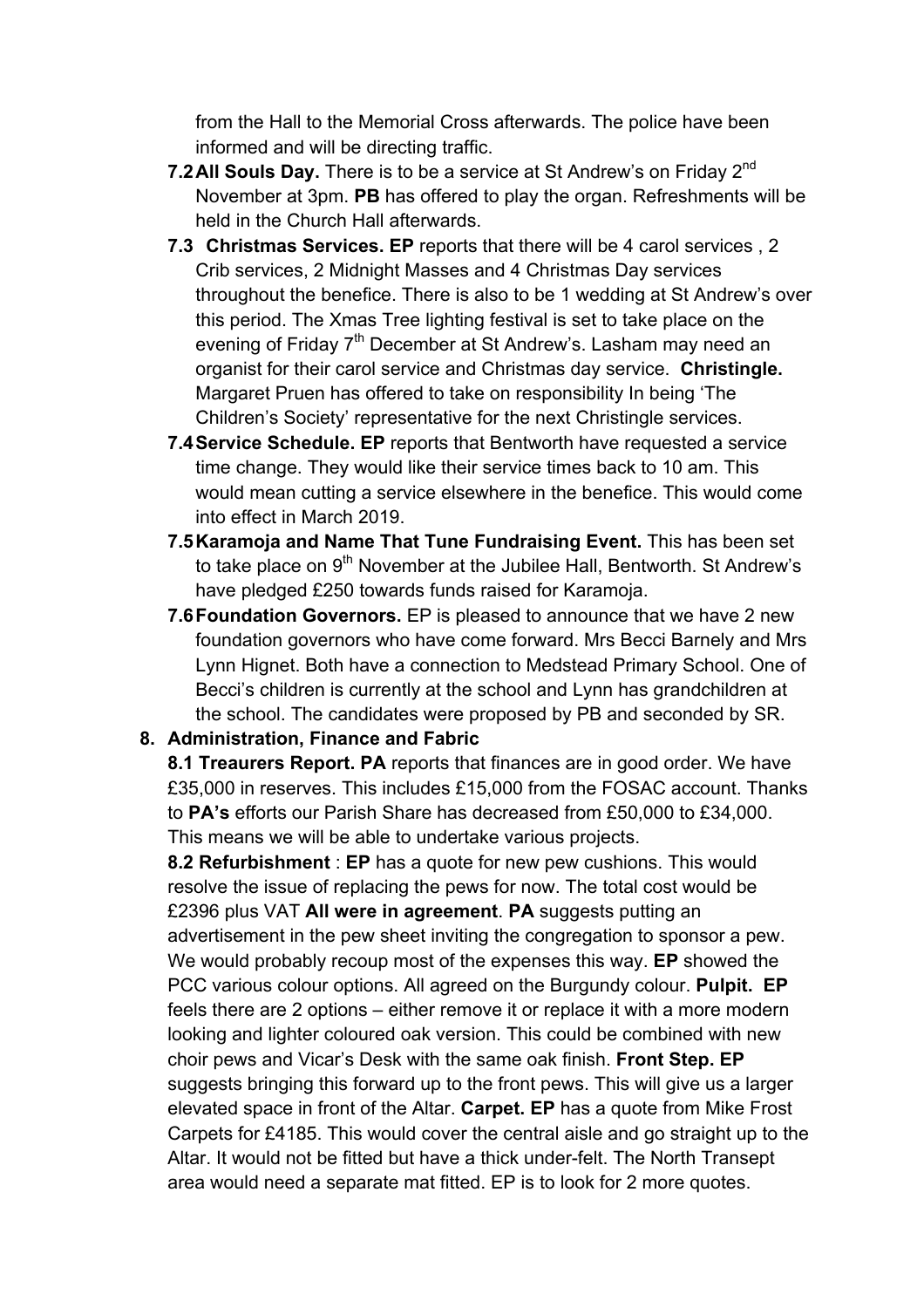**Action EP**. **Organ Speakers. EP** feels that these need to be relocated into the body of the Church to provide better acoustics.

**8.3. Faculty application. PA** is keen to get the faculty for refurbishment written up and sent on asap. **All were in agreement**.

**8.4 Display of Church Postcode in Porch.** The display of the Church's Postcode (GU34 5NJ) needs to be displayed for health and safety reasons. **8.5 New Rectory Shed.** EP is unsure what the situation is at present.

**8.6 Keyholders. WB** has forms back from certain keyholders but not all. **ShB** is happy to generate a spreadsheet with exact details of who holds which type of key. Action WB and ShB.

**8.7 Lone worker Policy.** Diane Palmer is now our Safeguarding officer. A copy of the Lone worker's Policy should be given to each individual involved to read and sign.

**9. Future dates for PCC and Closing Prayer.** The date of the next meeting will be Thurday 22<sup>nd</sup> November at 7.15pm. EP Closed in prayer.

### **Minutes of ST Andrew's PCC Meeting held on 24.05.18 at 7pm in the Church hall Upper Room.**

**In attendance**: Chairman: Revd Canon Ed Pruen (**EP**), Treasurer: Paul Adams (**PA**), Churchwarden: Ian Jurd **(IJ),** Secretary: Wendy Busby (**WB**), LLM : Carol Fuller (**CF**) Deanery Synod Rep: Gay Howard (**GH**), John Lofthouse (**JH**), Sarah Bankhead (**SaB**), Sarah Rees (**SR**), Diane Balchin (**DB**), and Church Hall Bookings Secretary: Pat Mitchell (**PM**) – Attending for item 5 only.

- 1. **Opening Prayer.EP** Opened in Prayer.
- **2. Apologies from:** Sharon Blackshaw (**ShB**) and Stephen Blackshaw (**StB**).
- **3. Approval of Minutes from last PCC meeting held on 30.01.08**. The minutes were signed and approved with a couple of corrections: Item 6. The boiler has been replaced with a new one, not repaired. **IJ** received the quote from Alresford interiors – not PM. Item 8. **CF** was also present at the meeting at OAP – Leading your Church into Growth.
- **4. Matters Arising. CF** reports that she still has the Old Church pews and staging blocks in her barn. This really isn't a suitable environment for the furniture and they will soon be needing extra storage space. **IJ** suggests getting the Rectory a larger shed to replace the small one they currently have. The items could be stored there, otherwise the PCC would need to seek permission from the Diocese to put a shed up in the Church grounds. **EP** is happy for **IJ** to ask for Adrian Barnes' advice about the best type to buy for the Rectory. **Action. IJ. IJ** asked the PCC to keep Adrian in their thoughts at this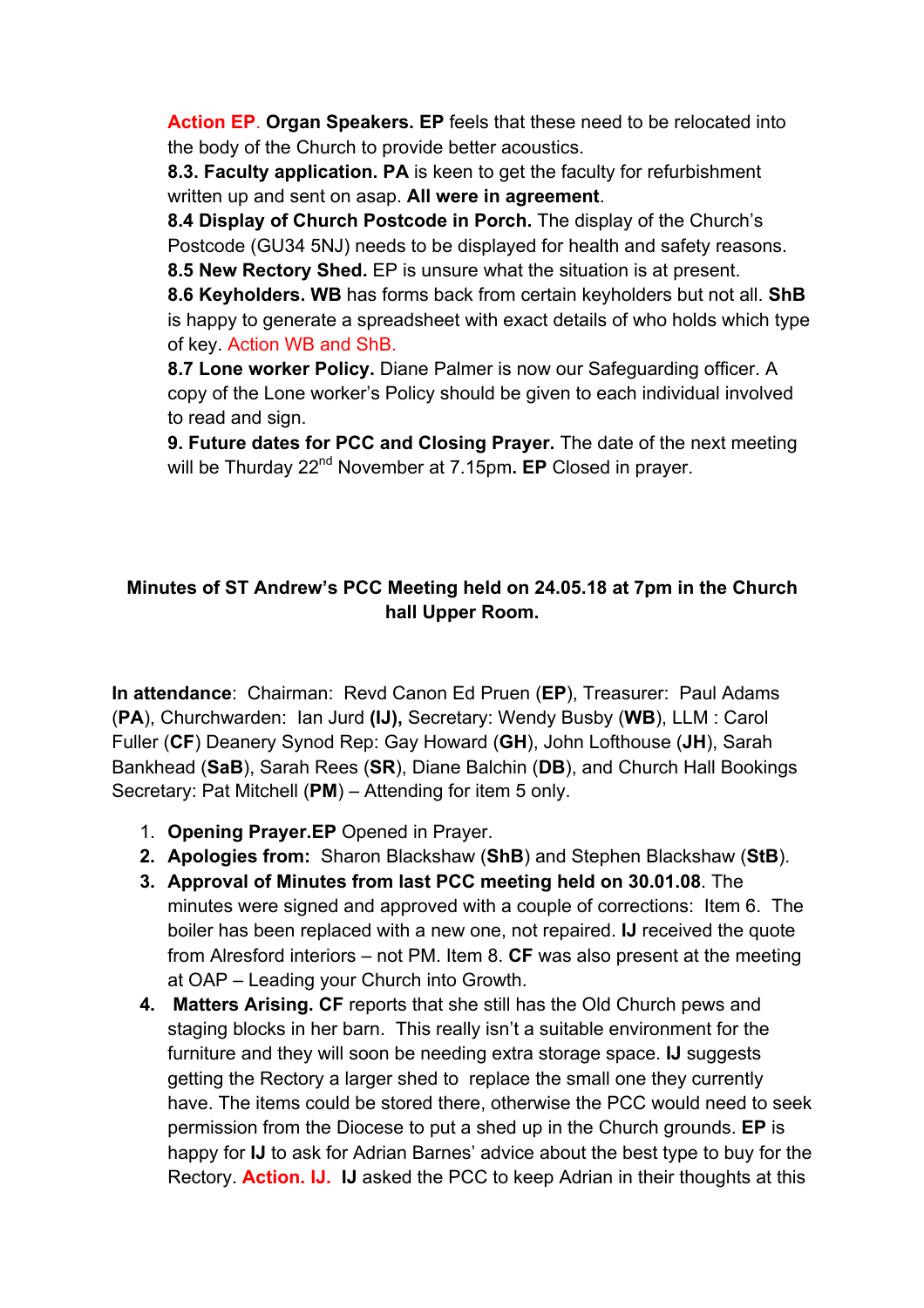time, as he is often home alone whilst Debby is at work. He would appreciate having more visitors and general contact with people during the week. One of the Church microphones is still missing. **EP** thinks that Dudley Skinner may have it as he was looking into getting it repaired. The PCC feel we need to get it back asap.

**5. Church Hall Report. PM** reports that he has had a request from a Line Dancing Group for a regular booking starting in September. **StB** was concerned about the Hall's floor. **PM** reassured the PCC that the dancers wear soft soled shoes so no damage should be done. Tana Riviere has written to **PM** asking again if the PCC could provide smaller and more lightweight tables for her Art Class users. They are struggling with the present larger foldable tables. PM has found a firm which produce foldable lightweight and compact tables. There is available storage space in the Hall. The tables cost ££35.95 each. We would need to get 8 of these. Tana's class brings in a considerable amount of revenue from hall hire fees. **PM** feels we would be justified in spending the money to retain the booking. **EP** suggests buying one table first to check its suitability. All were in agreement. Action PM.

# **6. Election of PCC Officers.**

- **6.1Appointment of PCC Secretary. WB** was proposed by **PB** and seconded by **DB** and duly elected.
- **6.2Appointment of Treasurer. PA** was proposed by **IJ** and seconded by **PB** and duly elected.
- **6.3Appointment of Parish Safeguarding Officer.** Diane Palmer has kindly agreed to become our Parish Safeguarding Officer. She was nominated by **SaB** and seconded by **CF** and duly elected.

**6.4. Appointment of Electoral Roll Officer. StB** was nominated by **WB** and seconded by **EP** and duly elected.

**6.5 Appointment of Health and Safety Officer.** It was decided to review this at a later date

**6.6 Appointment of Standing Committee and Vice Chair.** It was decided to review this at a later date as we have no urgent need of a standing committee at present.

**7. Canon Ed's Report. EP** reports that Bentworth and Lasham's combined PCC meetings are working well. Their next combined meeting is on 16<sup>th</sup> October. It was suggested that St Andrew's PCC members may also like to attend and discuss areas which affect the entire benefice, such as Christmas services, and Karamoja. It would also be useful to have a Churchwarden's report from each parish to keep everyone updated. A clear and precise Agenda would need to be set up to avoid the meeting overrunning. **New Service Schedule. EP** believes this still needs to be tweaked as there are fewer 10 am benefice services which have been very popular. There should be no need for a family service on a Sunday where there has been Messy Church the day before. EP feels that the 'Meet and Greet' evenings over lent worked very well. He has had a particularly busy period with requests for Baptisms – more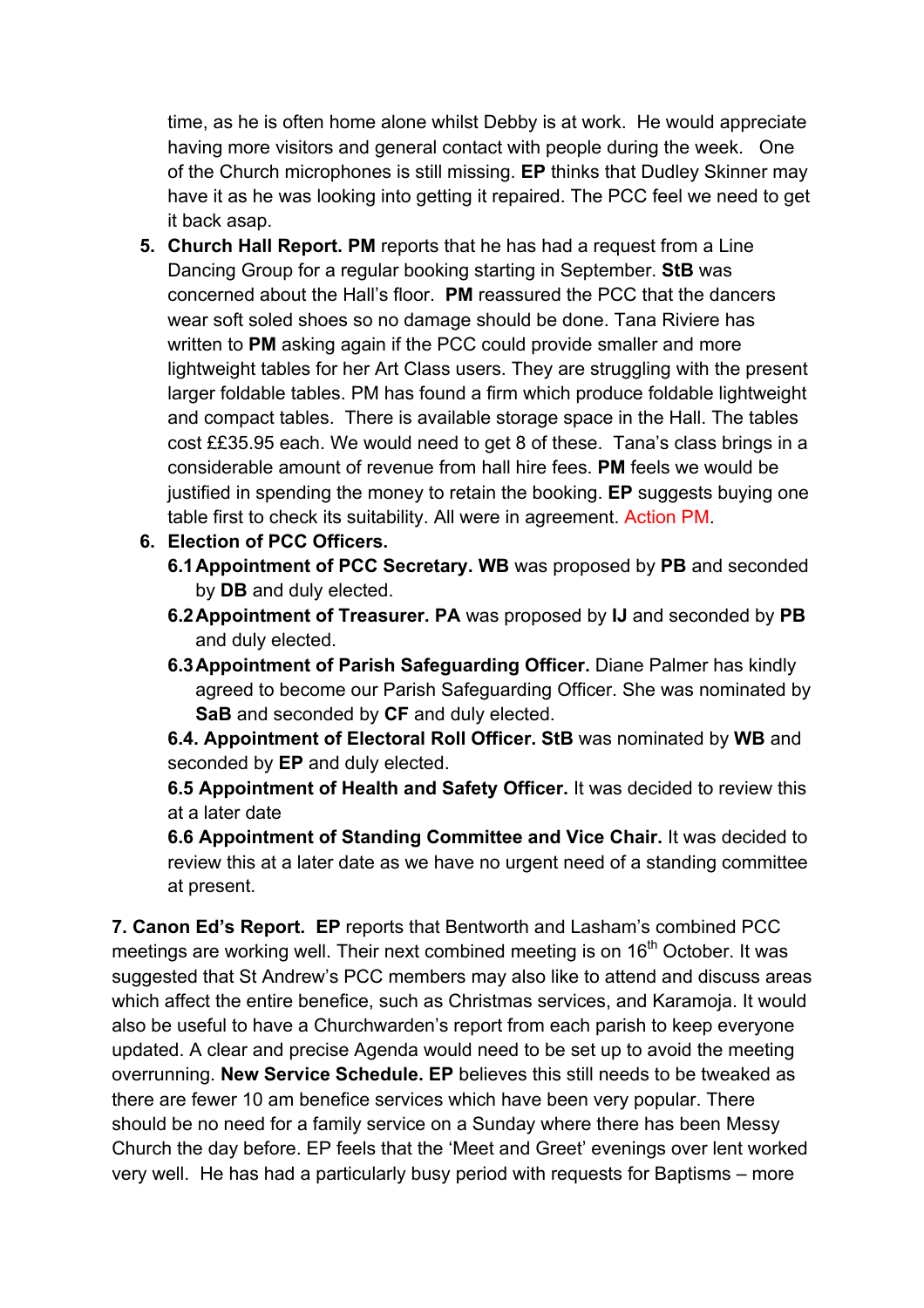than double last year. **EP** continues to get a very steady flow of Wedding bookings, and has had to deal with quite a few funerals recently**. Foundation Governor Vacancy**. There is still a vacancy for a Foundation Governor at Medstead Primary School. Ideally it should be a PCC member as there should be a Church presence at Governor's meetings**. Ed's Study Leave. EP** has been given permission by the Bishop of Winchester to take a 2 month period of Study Leave starting in August 2019. **EP** has not had any study leave in over 40 years. He plans to go to the Green Belt Arts Festival and undertake a walk from Melrose to Lindisfarne. EP plans to record his journey in art form by making sketches of the landscape en route. He would also like to go back to Jerusalem and paint some scenes there. All his work would be available to see online. The PCC will need to organise cover for EP's absence. The Diocese is keen that we should continue to run our service schedule as normal.

**8.Churchwarden, Sacristan and Verger's roles.** EP says that we are very lucky to have Dee Dee as our Sacristan. Jenny Hales has now joined the team as a verger at Wedding and funeral services. EP has been giving jenny training so she can help with some tasks otherwise done by the Churchwarden. **PB** suggests putting the duty list of each role up on the website.

**9. Churchwarden's report**. **IJ** would like to have another Server at communion so he can be relieved and sit in the congregation during communion. There is no longer a Church warden present in the congregation now that Debby has stood down. Both **IJ** and David Rowe will need to renew their licenses to serve communion. Action IJ David Rowe and EP. JL is happy to offer assistance with serving communion at 8am services. **EP** knows of Christina Rugger – who also lives in Medstead and may be able to help. **IJ** is also concerned about keyholders and who has keys to various areas. There should be a list generated for safety purposes. Debby still has her keys**. IJ** also suggests putting a small keysafe on the wall near the outer vestry so the verger on duty can gain access. We still need a list of current sidespeople. Action WB. **CF** wanted to know if we have a list of trained first aiders, and if we have a first aid kit in Church**. IJ** is happy to get a first aid kit for the Church. We already have one in the Church Hall. EP says that the postcode of the Church's location should be clearly displayed in the porch. IJ is happy to organise. **Action IJ.**

**10. Worship and Mission.** The ceremony for the VC Lewis Halliday Memorial Plaque will be held on Sunday 15<sup>th</sup> July at 11am. This will be followed by Lunch for 80 people in the Church Hall. Sarah Morrison is organising the catering. People with a military connection and Halliday family members will be invited to attend. EP would like to invite uniformed groups and members of the congregation if there is enough space. The Church can only seat up to 120 people.

**11. Future dates for Harvest and Christmas festivals.** Our harvest festival will be on Sunday  $7<sup>th</sup>$  October. The Supper is planned for Friday  $7<sup>th</sup>$  October in the Village Hall. We still need to see if **ShB** has booked the Village Hall for the event. **DB** is to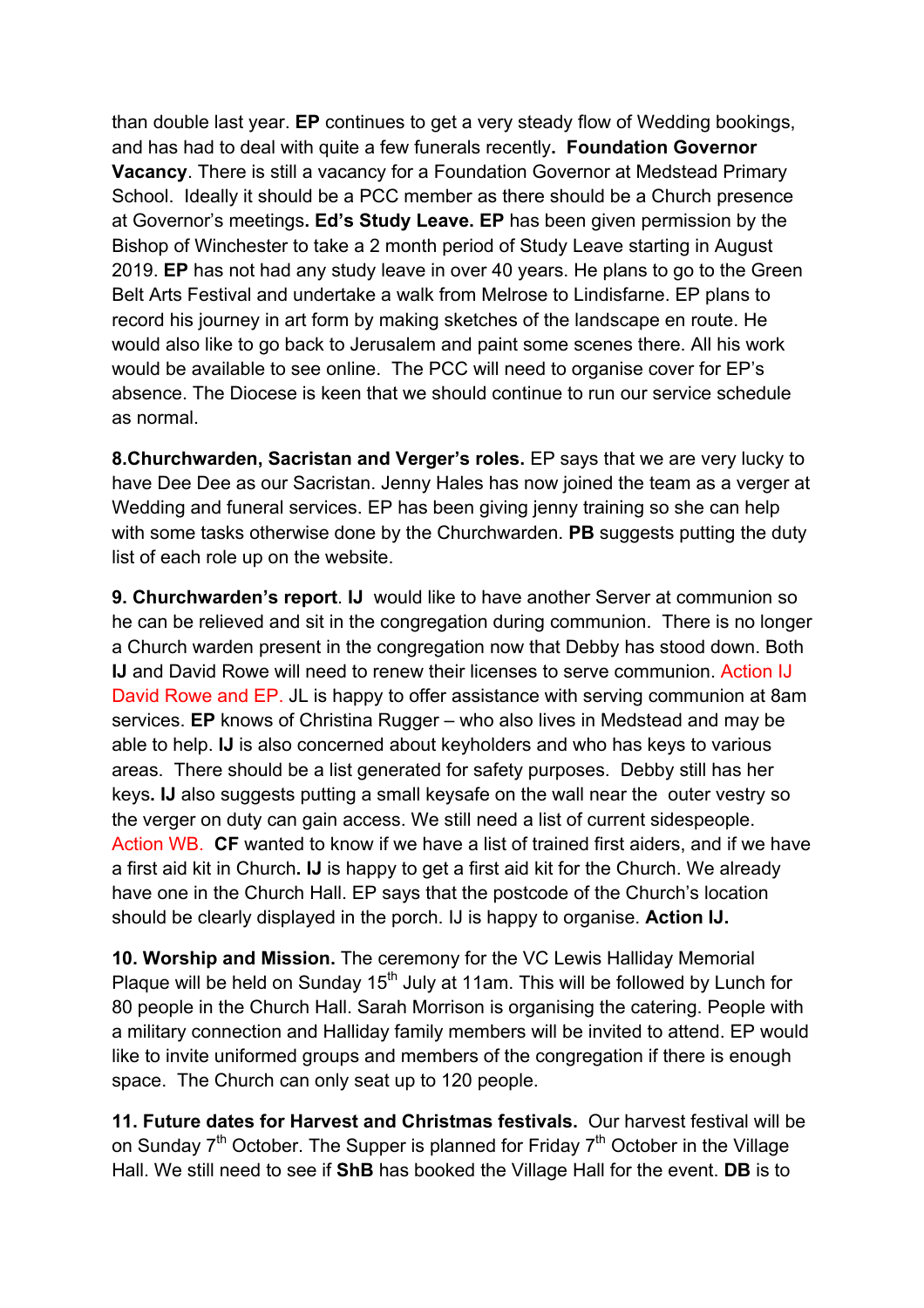investigate. The Remembrance Service will be held on Sunday  $11<sup>th</sup>$  November. EP hopes to hold the service in Village Hall starting from 9.30am. EP would like to invite uniformed groups and as many people from the Parish as possible. PB and WB will organise the music and Choir**. PB** is to ask Adrian if it would be possible to borrow his organ for the event as the Hall does not have a keyboard. Action PB. We could have tea and coffee back in the Church Hall. **EP** suggests getting a planning committee together to organise. **Christmas Services.** The 9 lessons and Carols will be held on Sunday 16<sup>th</sup> December at 6.30pm. on 24<sup>th</sup> December the Crib service will be held at 3pm, followed by midnight Mass starting at 11pm. Christmas Day at 11am.

**12. Open the Book. CF** reports that after 3 years of working with her team and Medstead Primary school they have decided to stop running the 'Open the Book' sessions at the school. Family commitments have made it increasingly difficult to schedule sessions, and the school timetable is very busy. The school's headmistress is very sad to see Carol and the team go but understands their position. The team are very welcome to help at sessions still run at Bentworth Primary, where the scheme is flourishing**. EP** is very keen that there should be a Church presence at Medstead Primary, and he is willing to go and lead extra assemblies. The PCC would like to thank CF and her team for all the hard work they have done over the years**. CF** has decided to give her resource pack to the school so they can use it whenever possible. The Open the Book Costumes will be given to Messy Church.

13. Treasurers Report. **PA** reports that there is little difference on expenditure this year, but we should hope to see a rise in reserves next year due to the reduced parish share. EP is very keen that the parish is aware of what it takes to keep St Andrew's running. Many are under the false impression that the Church is given financial assistance from the government. There should be a facts and figures document available on the website for all to see. **Action PA. PA** is also looking into moving our main account with Natwest to the Charities Aid Foundation where dual access is possible. We will still maintain an account with Natwest.

**14. Social Committee Report. ShB** forwarded her report in advance of the meeting. The Jumble sale raised £875, The Quiz evening raised £688. The revenue from 'Name that Tune' Evening is still to be published as we shared some of the profits with Shalden. Still to come are the annual Hog roast  $-21<sup>st</sup>$  July, Indian Themed Supper Evening –  $20<sup>th</sup>$  October, Jumble Sale –  $27<sup>th</sup>$  October, Annual Recital  $25<sup>th</sup>$  Novmenber, and Christmas tree Festival –  $7<sup>th</sup>$  December. The PCC would like to thank **ShB** and her team for all the hard work they do in raising funds for St Andrews.

15. **Fabric Report. IJ** reports that he is waiting to hear fro the Churchwarden of St Peter's in Wrecclesham regarding a site visit to their Church. The refurbishments they have completed are very similar to what we could achieve at St Andrew's. They also have contact with architects and contractors which we may find useful. IJ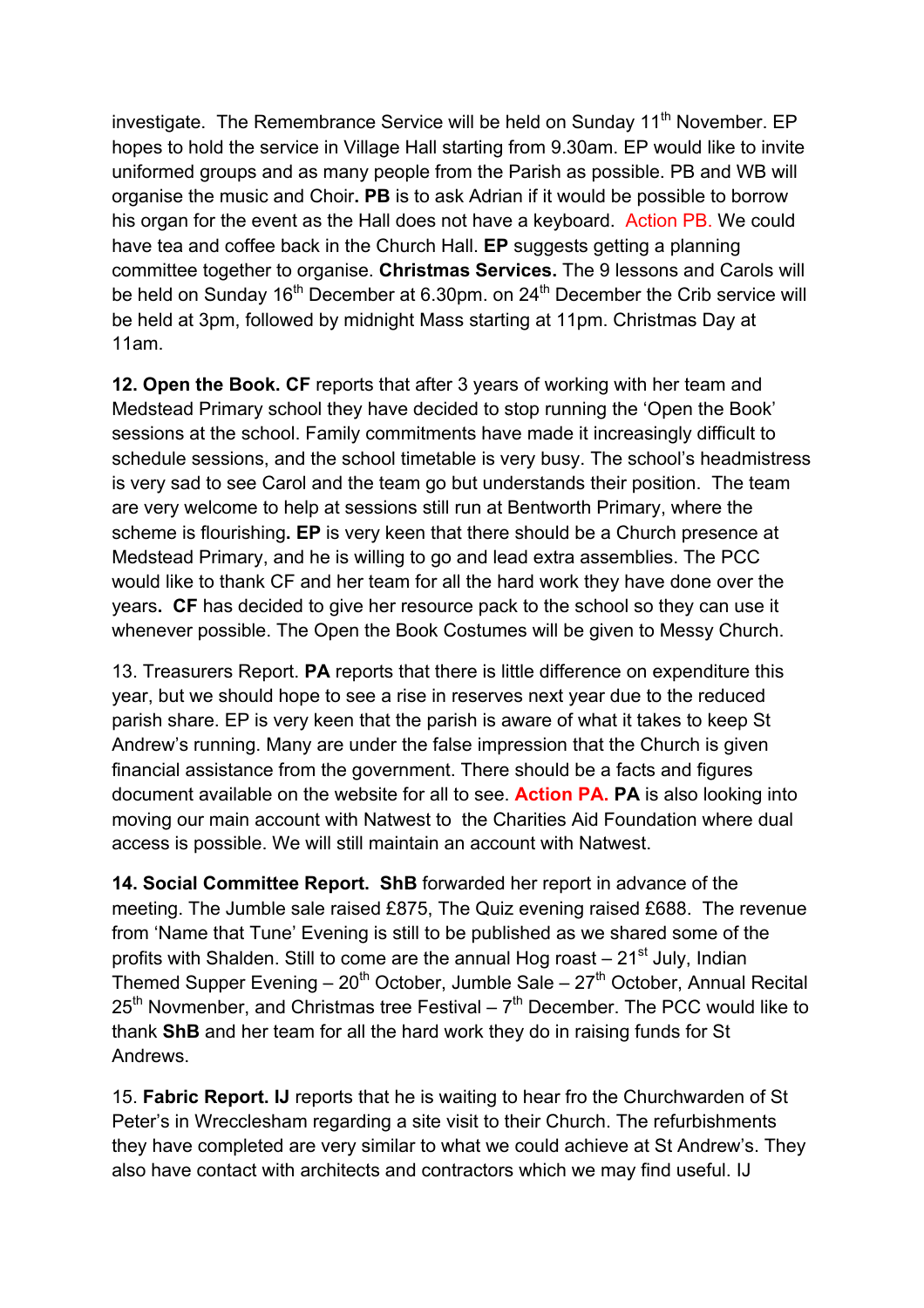reports that the Church Hall's Floor has now been refurbished . We still need to update the main noticeboard in the Churchyard, as the service schedule has now been altered. The correct version is displayed in the porch. There is no point altering the main noticeboard and changing the gold lettering at this point until we have settled on a final schedule. IJ is happy to look into buying an extra movable notice board (sandwich board) which could be used as a welcome sigh to the general public. Action IJ.EP would like this rolled out through the entire benefice.

**16. Website for the Benefice**. PA says this is possible as long as each Parish takes responsibility for updating their information. PA is happy to set up a template with links to each parish.Action PA. WB needs to put the PCC minutes onto the website. Action WB.

**17. Safeguarding and Risk Assesments.** Diane Palmer is happy to sort out DBS checks which each PCC member will need to fill out. 'The Lone Worker Policy' needs to be read by every individual who has weekly tasks to carry out in the Church – i.e Organist, Cleaners, Sacristan, Flower arrangers. EP says that there is a suggested Risk Assessment form available to download from the diocese website for any major events we may hold – This would over us for insurance purposes. A form should be created for each type of event we hold. A new form does not need to be filled out each time we hold a recurring event.

18. Karamoja. **EP** suggests inviting Kennett Westmacott to speak at a service. He could update everyone regarding the work which has been done in the area and how our money is being spent. EP suggests Sunday 29<sup>th</sup> July. The Collection raised from the service could be donated to Karamoja.

19. Deanery Synod Report. **GH** reports that the next Deanery Synod meeting will be held here in St Andrew's Church Hall on Wednesday 6<sup>th</sup> June at 7.30pm. **EP** is looking for volunteers to help with refreshments.

20. AOB. CF reports that castors still need to be put onto the base of the piano in the Church Hall. Action IJ.

21. Date of next meeting. The full PCC will next meet on in September at 7.15pm. Final date tbc. There may be a standing committee meeting in the meantime.

**Minutes of St Andrew's PCC Meeting held on 30th January 2018 at 7.30pm.** In Attendance: Revd Canon Ed Pruen - Chairman **(EP**), Ian Jurd – Churchwarden **(IJ**), Paul Adams – Treasurer (**PA**), Wendy Busby – Secretary (**WB**), Gay Howard – Deanery Synod Rep (**GH**), Sharon Blackshaw (ShB), Stephen Blackshaw (**StB**), Pat Mitchell (**PM**), John Lofthouse **JL** and Carol Fuller (**CF**).

**1 .Opening Prayer. EP** opened in prayer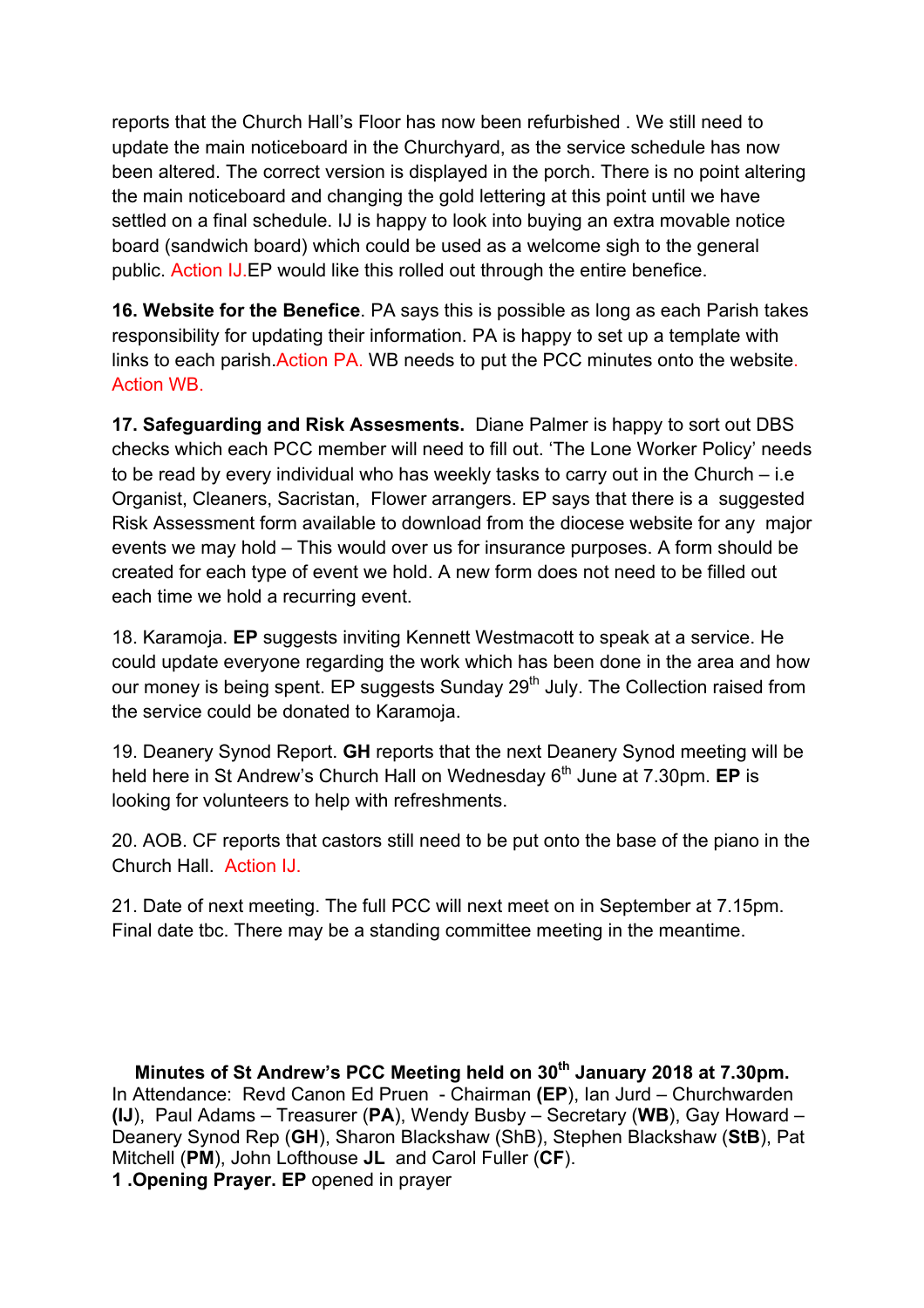**2. Apologies** from : Sue Stiles **SS**, Debby Barnes (Churchwarden) **DeB**, Adrian Barnes **AB**, Patrick Busby **PB**, Sarah Bankhead **SaB** and Diane Balchin **DiB**. **3. PCC membership vacancy.** The PCC would like to co-opt John Lofthouse onto the PCC, as Betty Plant has stood down. The notion was proposed by **IJ** and seconded by **StB**. John comes with a wealth of experience having been a Churchwarden in his previous parish and an Ordinand.

**4. Approval of Minutes of the Last Meeting Held on 21.11.17**. The minutes were signed and approved as a correct record with the correction of the time of the meeting being at 7.30pm and not 8pm as originally printed.

**5.Matters Arising. EP** has yet to look into applying for a grant from the parish council towards funding for the Harvest Supper. Action EP.

**6. Church Hall**. **PM** reports that the hall's boiler has now been repaired. Parts and labour came to just under £3000. There were a couple of minor problems remaining , such as a leak from the 'combimate' unit and the radiators upstairs not working. **PM** contacted our plumber who solved both issues for approximately £100. Lighting. New LED lights have now been fitted in the hall, toilets and the kitchen. Hall Floor. **PM** has noticed that there is a noticeable gap in the hall's floor towards the middle which has grown larger recently. IJ explained the gap is common in 'sprung floor' installations such as ours as it allows for contraction and expansion**. IJ** has agreed to look at the gap as it could present a hazard to hall users. Action IJ. **PM** has also received a quote from Alresford Interiors for £2395 to treat the hall's floor. This would involve stripping the wood back and applying three coats of varnish. It would take a week for the work to take place. This could be done over the Easter break. **IJ** knows the firm and would be happy for them to carry out the work**. EP** suggests asking one other firm for a comparative quote, and then make a decision*. Please see updated note*s. Toilets. **PM** has received a quote from a local contractor to refurbish and replace the sanitary ware for £ 6500. The PCC have decided that most of the work could be done amongst the members of the Church to save costs. **PM** is concerned that the grant of £1000 given to us by the Fete Committee has not been put towards the refurbishment of the toilets as yet. **WB** is to send an email to the Fete Committee's representative to inform them that the funds have already been well spent on the repair of the hall's heating and hot water system. Action WB. **7. Correspondence. IJ** has sent a letter of thanks to Medstead Parish Council for their gift of £100 towards the restoration of the Church Clock. **StB** also reports that

the 'Medstead Care Group' may also be able to contribute.

### **8. Canon Ed's Report.**

**8.1 Leading your Church into Growth**. **EP** reports that **DB**, **IJ**, **PA**, and **PB** were at the recent meeting at Old Alresford Place on 27.01.18 to look at a way forward for the benefice (Leading your Church into Growth**). EP** reports that we are now working more closely with the other PCC's in the benefice. The meeting was aimed at working towards a number of goals including:

- Ed's Service Schedule.
- Running a 'Leading your Church into Growth' course.
- Maintaining websites
- A Benefice Pewsheet.

**8.2 Benefice Pewsheet.** As Adrian is no longer able to produce the St Andrew's Pewsheet, we will be looking for a volunteer to take this over**. EP** is able to produce a simplified version of the pewsheet which can be used throughout the benefice. The aim is to find someone/people who would be prepared to generate and print a benefice pewsheet for the week.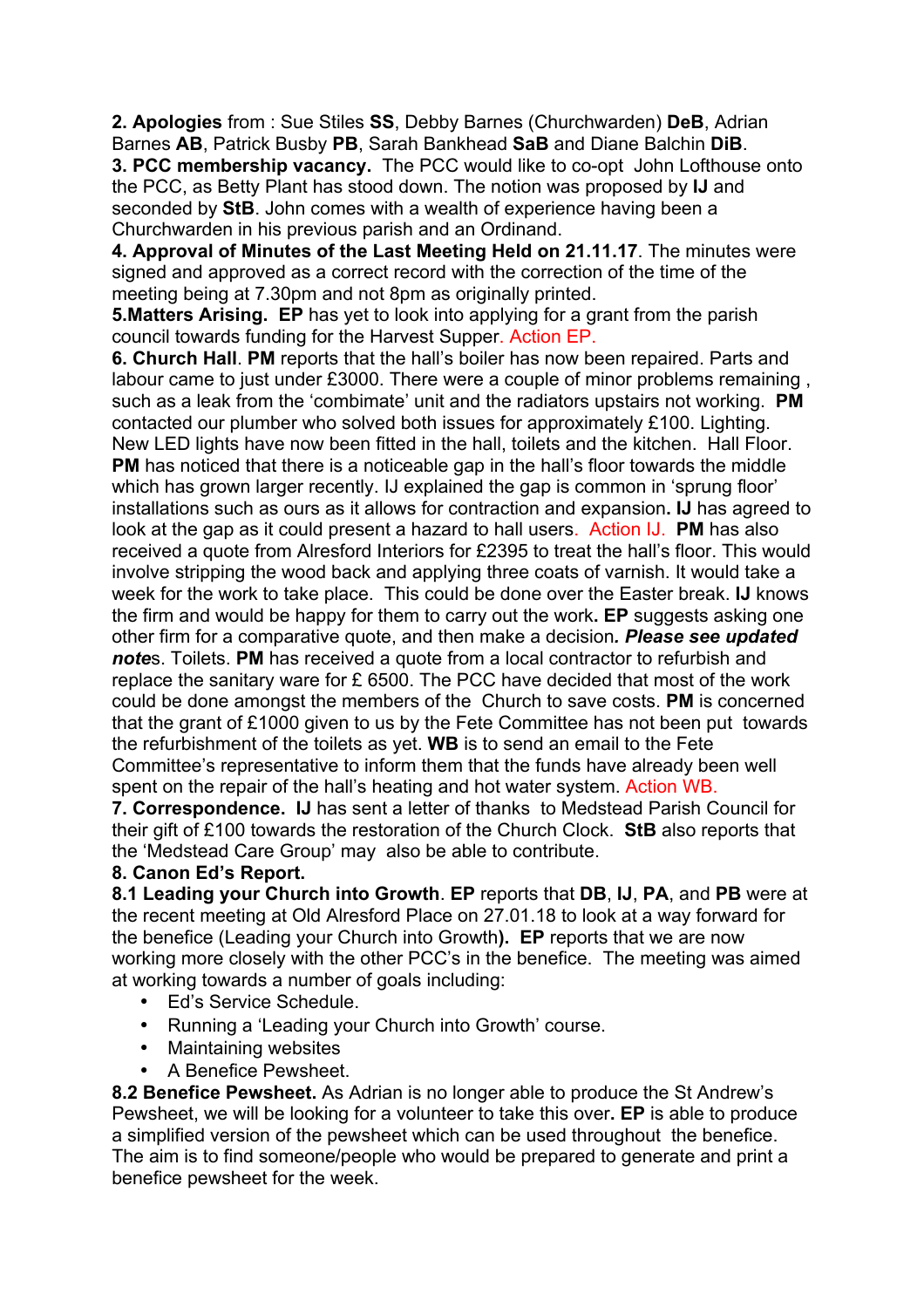**8.3. Plans for Lent. EP** plans to hold the 'Meet and Greet' meetings again this year, starting with an 8am service on Ash Wednesday at St Andrew's Medstead. This will be followed by the first Meet and Greet gathering on 19<sup>th</sup> February at 7pm St Andrew's Medstead, 26<sup>th</sup> February at 7pm Beech

**8.4 Holy Communion by Extension**. **EP** explained that in the past, authorised lay people, such as LLMs, have conducted regular services using pre-consecrated bread and wine. This is known as Communion by Extension. It has been especially helpful in multi-benefice parishes. The Diocese has decided that Communion by Extension for a Sunday service by authorised lay people is no longer acceptable without written permission from the Bishop and only as a one off. Exceptions to this are Home Communions and Communions in Nursing Homes.

**8.5 Bishop's Commission for Mission and Pastoral** . **EP** reports that Sarah Bankhead has expressed an interest in taking a Bereavement training course. The PCC would need to pay for the fees. This was proposed by **PA** and seconded by **ShB**. All were in favour. Francis Parish is also licensed to give home communion. *Please see updated notes.*

**8.6 Churchwarden's Report**. No report but the PCC must think about DB's replacement as she is standing down at the next APCM. Both David Rowe and **StB** are happy to continue being deputy Churchwardens as and when needed. EP is happy to put together a 'Job Description' to help advertise the position. Action EP.

**8.7 Deanery Synod**. **GH** reports that the Revd Brian Pritchard – the new Area Dean will be speaking at the next Deanery Synod meeting. The next meeting will be on 21<sup>st</sup> February. The main topics to be covered will be working with people who have disabilities, and the stigmas associated with this.

**8.8 Music.** As **AB** has had to stand down from any further organ duties, **EP** has been looking into various individuals who may be able to stand in when needed. Several people have come forward, and EP has their details. Thanks were given to **PA** and **CF** for stepping in to cover the Christmas services in **PB's** absence. **8.9 Social Committee**. **ShB** reports that the 'Carols on the Green' was a great success again this year. £150 was also given by the district Council towards costs incurred for this event and the 9 Lessons and Carols. For the upcoming Quiz night in March we will be looking for a projector to display the scores. **EP** has a projector if needed. **StB** says he knows of someone in Probus who would also be willing to lend theirs. Harvest Supper. The committee felt that having a barn dance as part of the evening would incur too great an expense if we are not charging for the event. **PA** suggests a 'bring and share' event to reduce costs. **IJ** is keen for the even to be held in the Village Hall as this would be a more effective means of involving the wider community. Friday 5<sup>th</sup> October has been suggested as a preferable date.

**9.1 Christmas Services**. **EP** reports that we had 1666 members of the congregation across the benefice who attended the Christmas services. 563 Children attended. Medstead had 804 members attending for their services. **EP** would like to boost Bentworth's attendance figures. Next year the Bentworth Mummers have agreed to perform an adult Nativity Play. There has been a request to start the Carol Service at 6.30pm next year at Medstead to allow for the services at the other parishes to take place earlier on in the day. This has been agreed by the PCC.

**9.2 Service Schedule and Review. EP** reports that the 4X4 services have not been as well attended as he had hoped. **EP** proposes replacing these services with an evensong at 6pm. This could be led by **EP** or lay led if needs be. There will also be fewer 8am services. **EP** hopes that those who attend the 8 am services will attend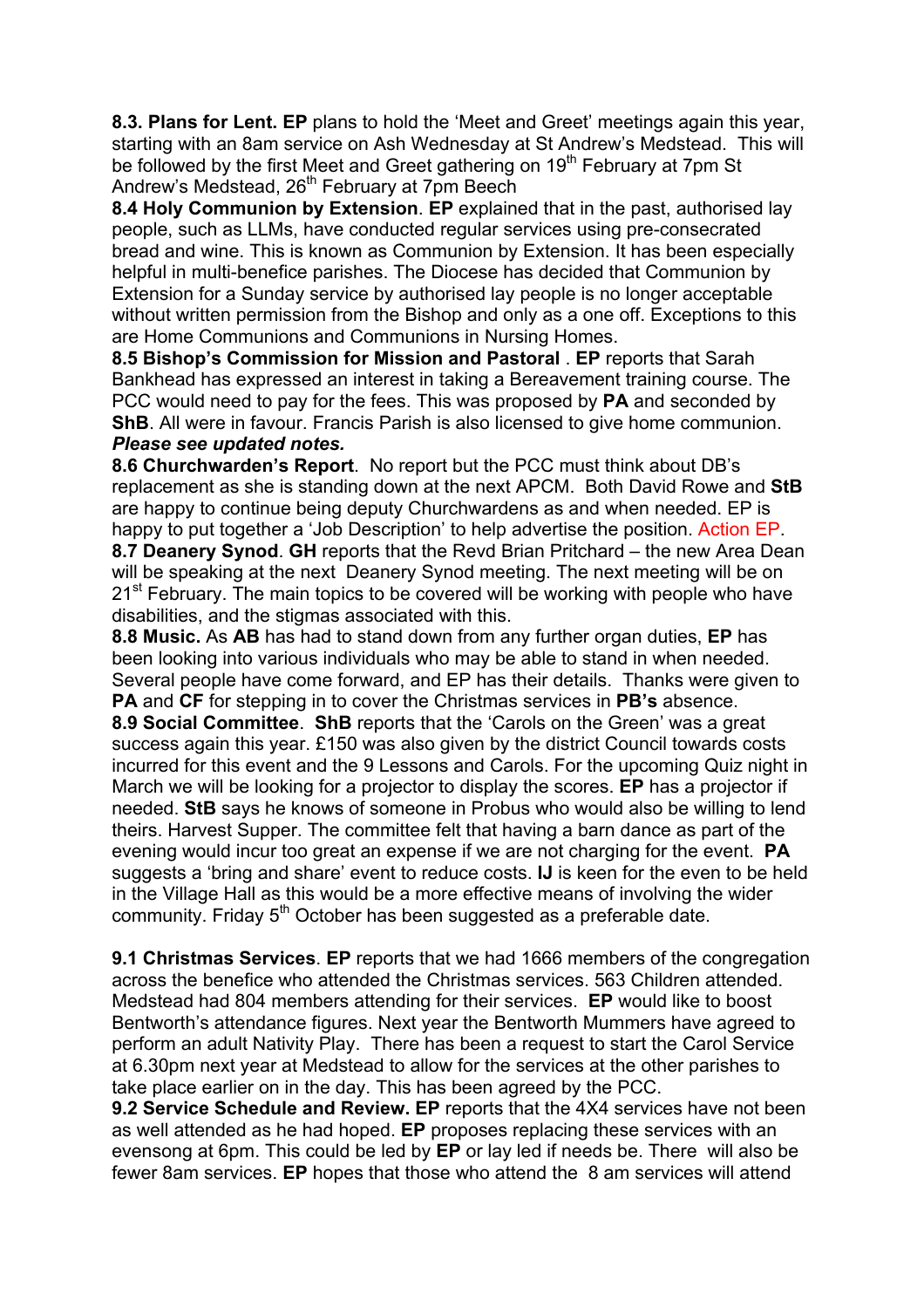the later services whenever they can**. EP** realises that losing the 4X4 services will mean less provision for young families. It was suggested that a form of service on a Saturday may be preferable. The new service schedule was proposed by **PA** and seconded by **JL.**

**9.3 Open the Book. CF** reports that 'Open the Book' is now in its 3<sup>rd</sup> year. Their visits to Medstead School have been very popular and they receive a warm welcome each time they visit. **CF** says that they have found it difficult to come up with regular dates. A weekly visit is not always possible and there have been communication flow issues even when **CF** has emailed the Head several months in advance. There is often very little time available to set up before the session begins. The children have been studying the theme of Trust, Courage and Hope. OTB volunteers have sometimes struggled to fit their presentation around these themes with the material available to them.

9.4. Karamoja and Kathryn Mercy Mission. The Karamoja charity is now looking for a new treasurer.

9.5. New School Governor. Medstead Primary School will be looking for a new foundation governor as **SaB** has decided to stand down. This could be advertised in the pew sheet. Action EP.

#### **10. Administration, Finance and Fabric.** *Please updated notes.*

**10.1 Finance**. **PA** reports that there will be a small deficit for the year. The full set of accounts will be ready for the APCM. *Please see updated notes.*

**10.2 Duty Rotas. PA** has taken over this task from **DB.** He has devised a system where individuals can sign up for the duties they are able to do. There will need to be a sheet in the church with details of the duty rota for the month in the case of an absentee.

**10.3. Church Clock. IJ** reports that the Clock is now functioning normally. There were a couple of initial problems caused by the wrong sort of paint (hammerite) having been applied to the mechanism. This has now been removed. IJ hopes there may be more funds coming from the 'Renee Wake Fund', he is still waiting to hear back. 2/3rds of the costs have now been raised via donations. **PA** would like to move funds from FOSAC to cover the deficit. The PCC wishes to thank IJ for all the work he has done to help fundraise for the work to be carried out. **EP** reminded the PCC that the Church insurers, 'Ecclesiastical Insurance Group' had informed us that climbing the ladder and winding the clock by hand was not covered by their insurance. It posed serious health and safety issues. Should an accident have occurred, the PCC members would be deemed guilty of gross misconduct in authorising it and would be liable for any litigation payments out of our own personal savings.

**10.4. Re-ordering of the Church. EP** reports that a meeting was held recently was held between Church members ad members of the DAC. Kathy Roberts from the DAC is aware of our intentions for the Church, and has recommended that we get an approved architect to come and asses the plans.

The plans so far are :

- Removal of the existing emulsion paint from the walls and replacing it with a suitable paint which will allow the walls to breathe.
- Bringing the Altar forward
- Removing the Choir Pews
- Lowering the position of the Organ.